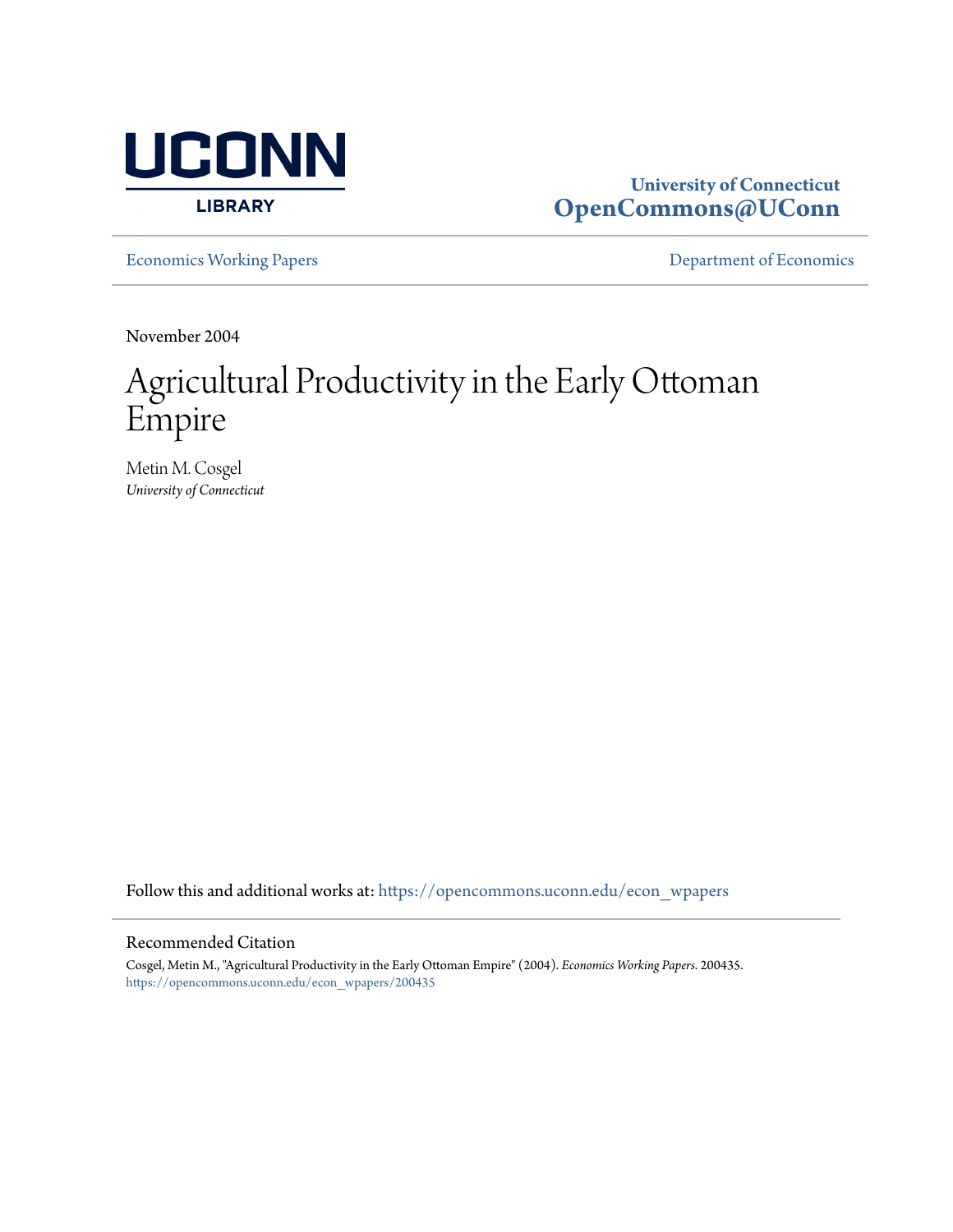

# *Department of Economics Working Paper Series*

# **Agricultural Productivity in the Early Ottoman Empire**

Metin M. Cosgel University of Connecticut

Working Paper 2004-35R

November 2004, revised October 2005

341 Mansfield Road, Unit 1063 Storrs, CT 06269–1063 Phone: (860) 486–3022 Fax: (860) 486–4463 http://www.econ.uconn.edu/

This working paper is indexed on RePEc, http://repec.org/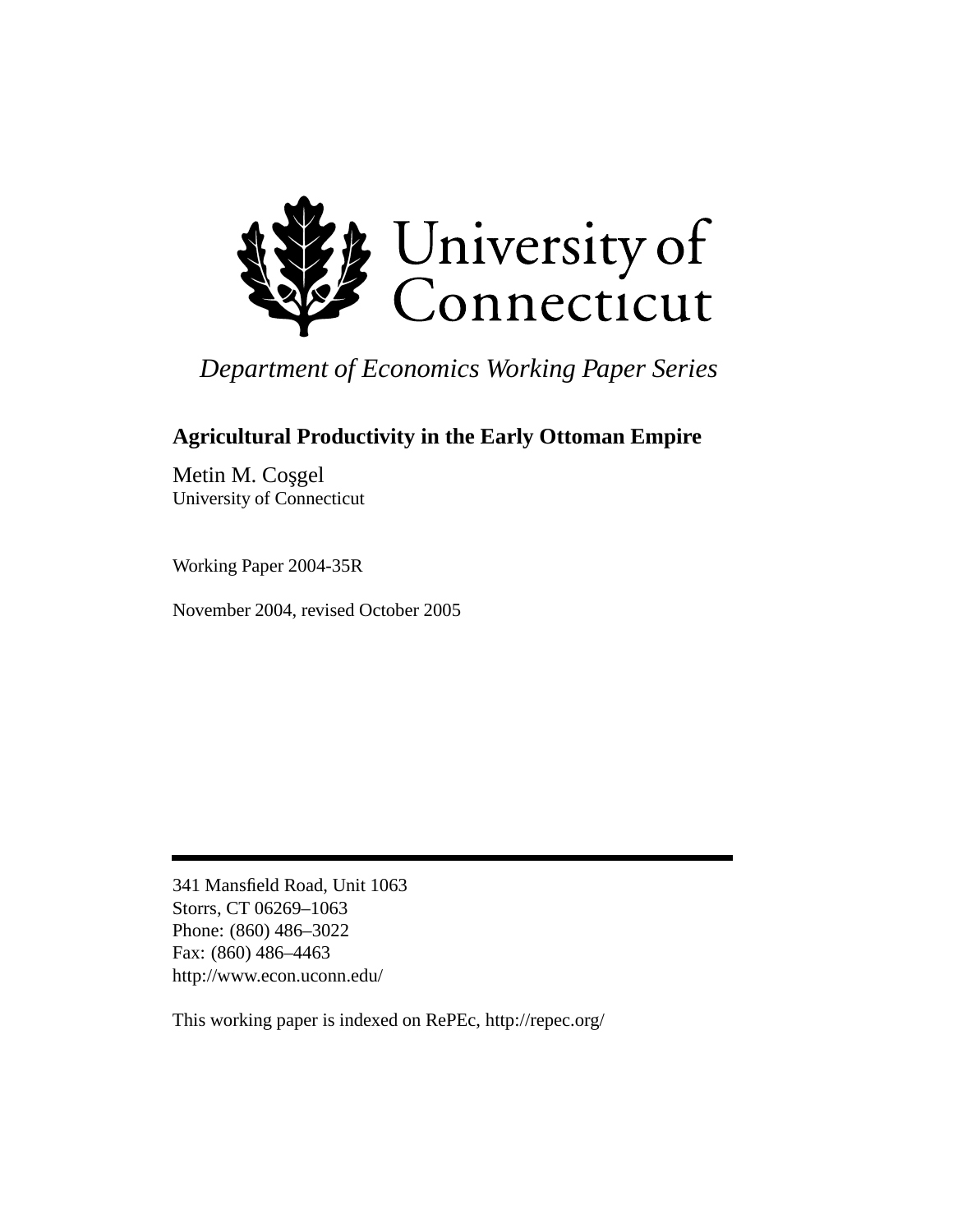### **Abstract**

This paper provides standardized estimates of labor productivity in arable farming in selected regions of the early Ottoman Empire, including Jerusalem and neighboring districts in eastern Mediterranean; Bursa and Malatya in Anatolia; and Thessaly, Herzegovina, and Budapest in eastern Europe. I use data from the tax registers of the Ottoman Empire to estimate grain output per worker, standardized (in bushels of wheat equivalent) to allow productivity comparisons within these regions and with other times and places. The results suggest that Ottoman agriculture in the fifteenth and sixteenth centuries had achieved levels of labor productivity that compared favorably even with most European countries circa 1850.

#### **Journal of Economic Literature Classification:** N1, N3, N5

**Keywords:** Ottoman Empire, labor productivity, agriculture

This paper previously circulated under the title "Agricultural Productivity in Eastern Europe and Western Asia in the Fifteenth and Sixteenth Centuries"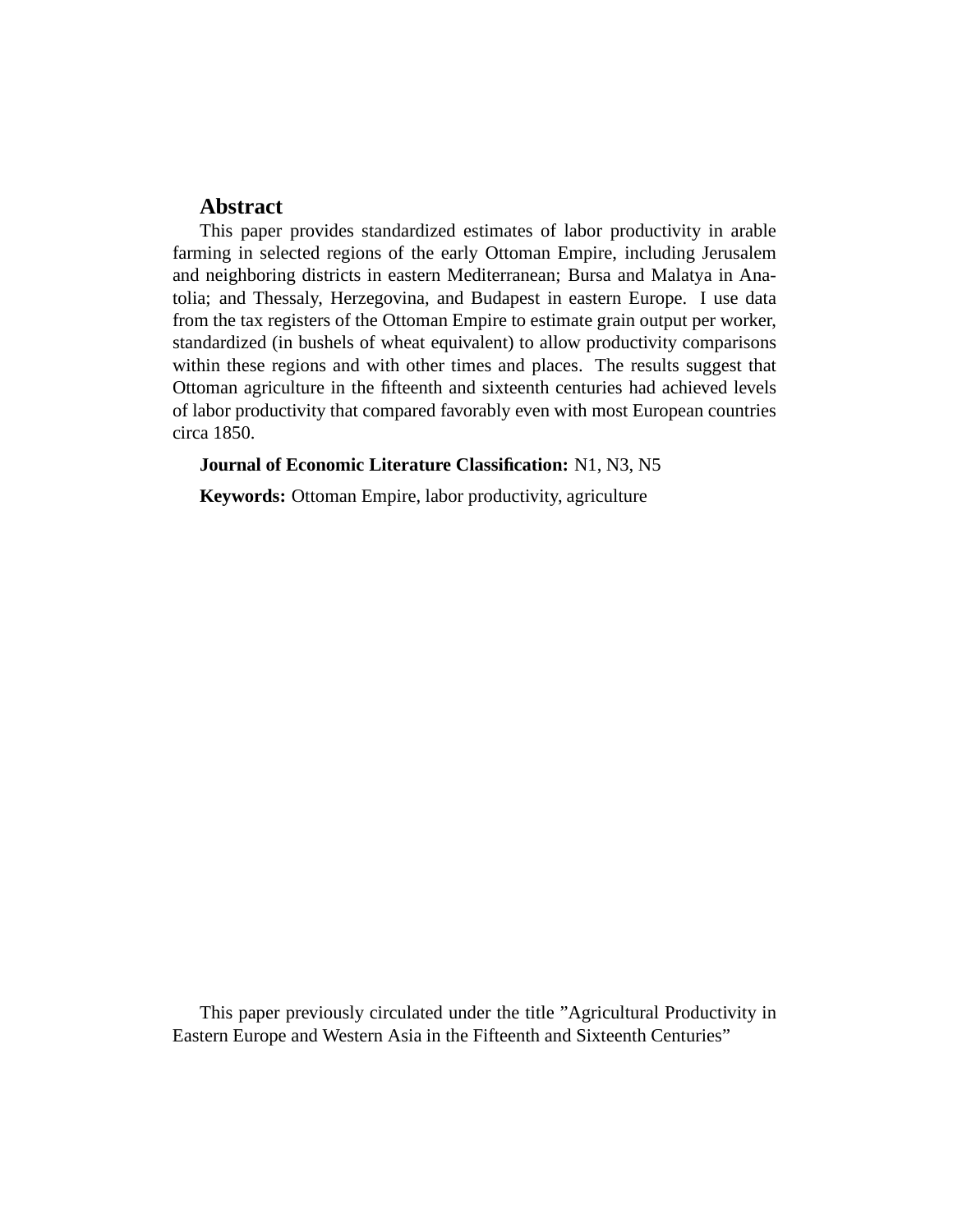#### **Agricultural Productivity in the Early Ottoman Empire**

Metin M. Coşgel

Economic historians have long tried to determine how agricultural productivity has varied over time and between societies. The magnitude of variations in productivity is often at the core of such important historical debates as whether there was an agricultural revolution, when and where it happened, and how the standard of living has varied among societies. Identifying the variations in productivity is also required to be able to determine the divergence of incomes and reversals of fortune in history and to examine the effects of climate, resources, technology, and institutions on productivity.

Although there are reliable estimates of agricultural productivity in various European countries in the nineteenth century, little is known about productivity in other parts of the World and for the pre-industrial period (Clark, 1999). This paper aims to close this gap by estimating agricultural productivity in the Ottoman Empire during the fifteenth and sixteenth centuries. By mid-sixteenth century the Ottomans had built a vast Empire that controlled the lands between the Crimea in the north to Egypt and the Arabian Peninsula in the south, and between the Persian Gulf in the east to central Europe and North Africa in the west. They carefully recorded and preserved detailed information about all taxpaying subjects and taxable activities under their control, providing the historian a wealth of information for studying the economic history of these lands (Coşgel, 2004). I use this information to estimate output per worker in various representative regions of the Empire and make temporal and spatial comparisons of productivity. The results suggest that grain output per worker in Ottoman provinces in the fifteenth and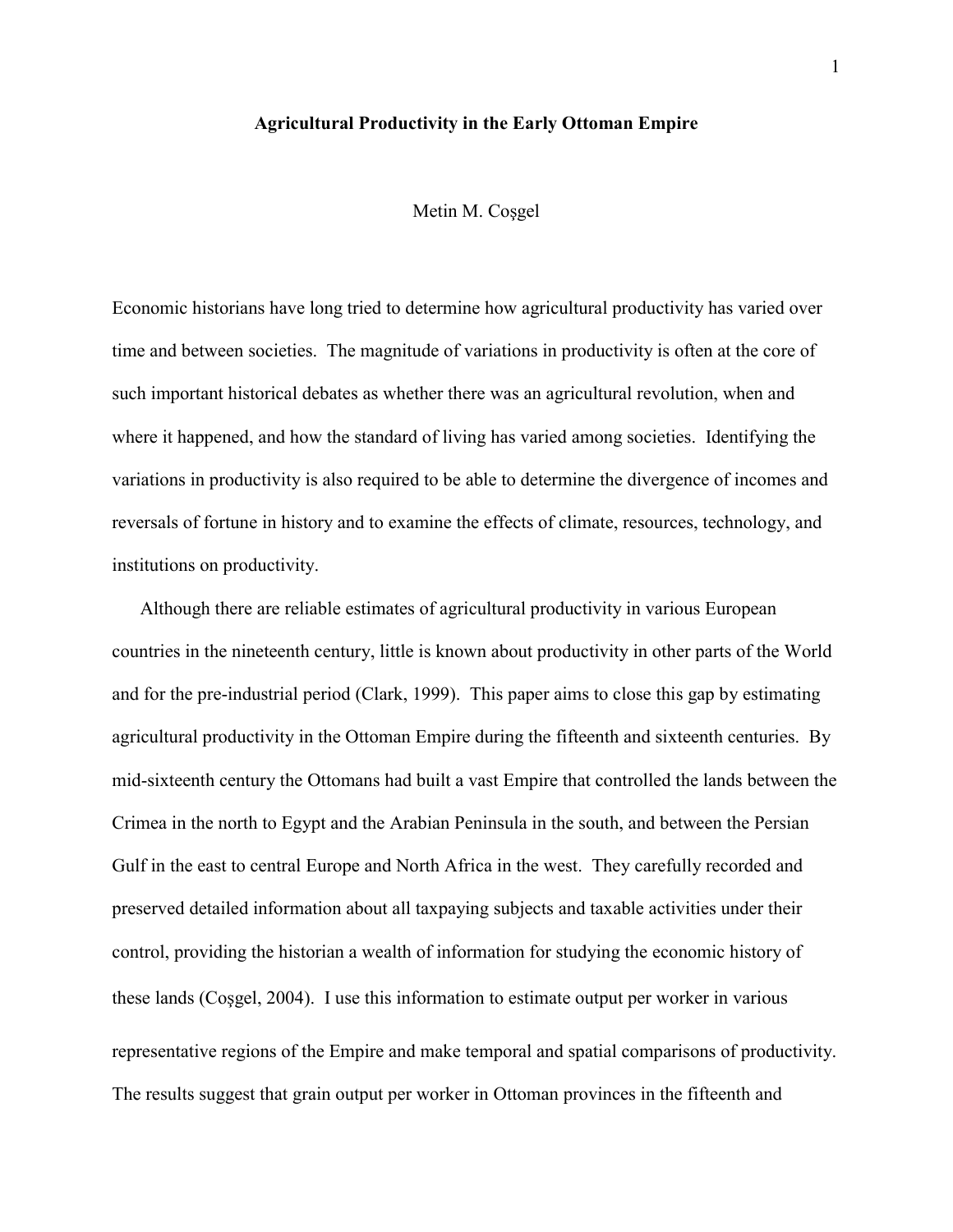sixteenth centuries was higher than even some countries in northwestern European in midnineteenth century.

Standardized estimates of labor productivity presented in a comparable format should benefit various areas of research in Ottoman and general history alike. Economic historians of the Ottoman Empire who specialize in other regions or time periods can follow, and if necessary revise, the procedure proposed here to estimate productivity in those regions or times. The results also suggest new areas of research, ranging from using these estimates in providing better answers to some of the old questions of Ottoman historiography to asking entirely new questions. By contributing estimates from eastern Europe and western Asia to the archive of known agricultural productivities in the world, the results will make it possible for the general historian to use these estimates for comparative studies of economic performance and living standards.

#### **ESTIMATING COMPARATIVE PRODUCTIVITY**

 To estimate labor productivity in agriculture, economic historians have either used indirect measures based on aggregate data, or measured productivity directly from disaggregated data at the farm or village level<sup>1</sup>. Direct measurements of productivity have used information about agricultural inputs and outputs recorded in a variety of documents, such as probate inventories and manorial rolls, to estimate yields and labor productivity (Overton, 1979; Allen, 1988a; Karakacili, 2004). Yield and productivity are typically reported in standard units of measurement to facilitate comparisons with other times and places.

<sup>&</sup>lt;sup>1</sup> Well-known in the first category are Bairoch's (1965) index based on the production of vegetable-based calories and Wrigley's (1985) index based on the proportion of population engaged in agriculture.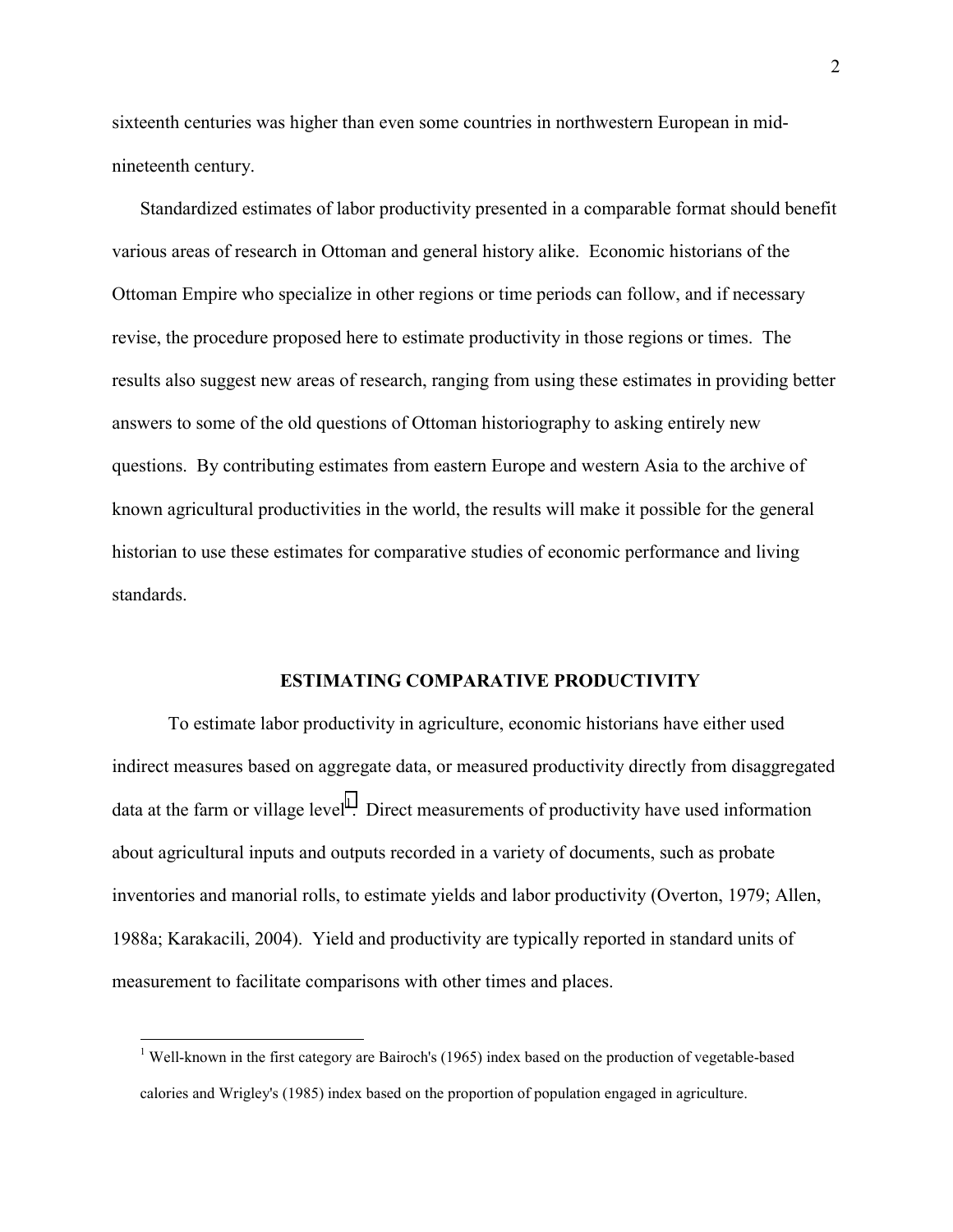The literature can be categorized according to whether the primary objective is to compare productivity among places, over time, or both. Studies in the first group typically focus on productivity differences between nations or regions at some fixed point in time, seeking to explain what caused these differences (Clark, 1987). Those in the second group chart the growth of productivity in a fixed place, identifying periods of significant growth and explaining their causes and consequences. For example, the problem of identifying the nature, timing, and causes of the agricultural revolution in England has been at the center of one of the well-known controversies in economic history, generating a debate between those who argue that an agricultural revolution accompanied and even contributed to the industrial revolution of the late eighteenth century and those who either view the event as happening much earlier or not happening at all.<sup>2</sup> Studies of the third type essentially combine the first two approaches by comparing how the growth of productivity varied over time between nations. Influential studies of productivity by Bairoch (1965) and Wrigley (1985), for example, compare the growth of labor productivity among nations to understand differences in patterns of urbanization and industrialization.3

This study aims to contribute to the literature in all three dimensions. Its primary objective is to provide direct estimates of labor productivity in eastern Europe and western Asia in the preindustrial period for inclusion in the list of estimates available for comparison. Despite the high demand for comparable estimates of productivity in these regions, the demand has not yet been met satisfactorily by systematic, comprehensive analysis of available sources. Although historians of the Ottoman Empire have published numerous studies to examine agricultural taxes

<sup>&</sup>lt;sup>2</sup> See, for example, Allen (1999), Clark (1999, 2004), and Overton (1996).

 $3$  For a more recent comparative study of this type, see Allen (2000).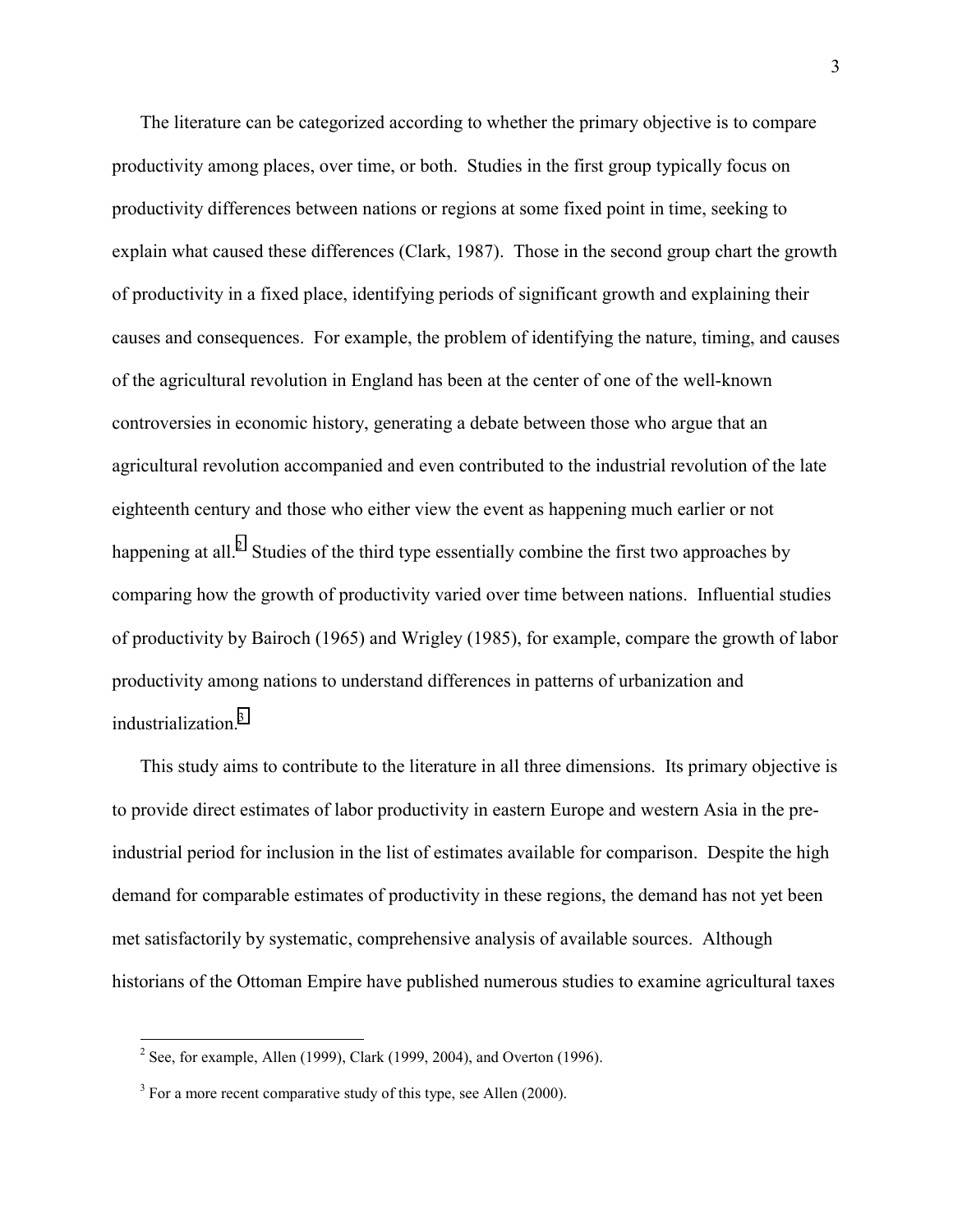<span id="page-6-0"></span>and production in various districts, they have generally refrained from making temporal or spatial comparisons of productivity. Despite McGowan's (1969) early exception to this trend, regional historians have typically chosen to limit their analysis to the geographic boundaries and local measurement units of the sources, rather than produce estimates of output and productivity in real, standard, thus comparable units.

For a comprehensive analysis of agricultural productivity in the Ottoman Empire during the fifteenth and sixteenth centuries, I use data from the tax registers of various regions of the Empire that represent its geographical diversity during this period.<sup>4</sup> These regions include Gaza, Jerusalem and southern Syria in eastern Mediterranean, Erbil in northern Iraq, Bursa and Malatya in Anatolia, and Thessaly, Herzegovina, and Budapest in Europe.<sup>5</sup> For some of these districts, tax registers are available for multiple dates, making it possible to examine both temporal and spatial variations in productivity. In addition to using tax registers as primary sources of information on tax paying subjects and taxable agricultural activities, I rely on recent

<sup>&</sup>lt;sup>4</sup> Sources of data are the Ottoman tax registers numbered 5, 23, 44, 64, 111, 113, 161, 186, 345, 365, 373, 388, 410, 449, 453, 507, 549, 580, 970, 1050 in the Prime Ministry Archives in Istanbul; and 67, 68, 69, 72, 75, 80, 97, 99, 100, 101, 106, 112, 142, 164, 181, 185, 192, 570, 580, 585 in the Cadastral Office in Ankara. Contents have been published by İlhan (1994-95), Özdeğer (1988), Alicic (1985), Bakhit and Hmuod (1989a, 1989b), Balta (1989), Barkan and Mericli (1988), Bayerle (1973), Delilbası and Arıkan (2001), Fekete (1943), Göyünc and Hütteroth (1997), Hütteroth and Abdalfattah (1977), Kaldy-Nagy (1971, 1982), McGowan (1983), Ünal (1999), Yinanç and Elibüyük (1983, 1988). The data for Maras, Srem, and Trikala are systematic samples of the population. The data for other districts are full samples.

 $<sup>5</sup>$  For easier recognition, I use the better known current English names, rather than those used by the Ottomans,</sup> for some of these regions.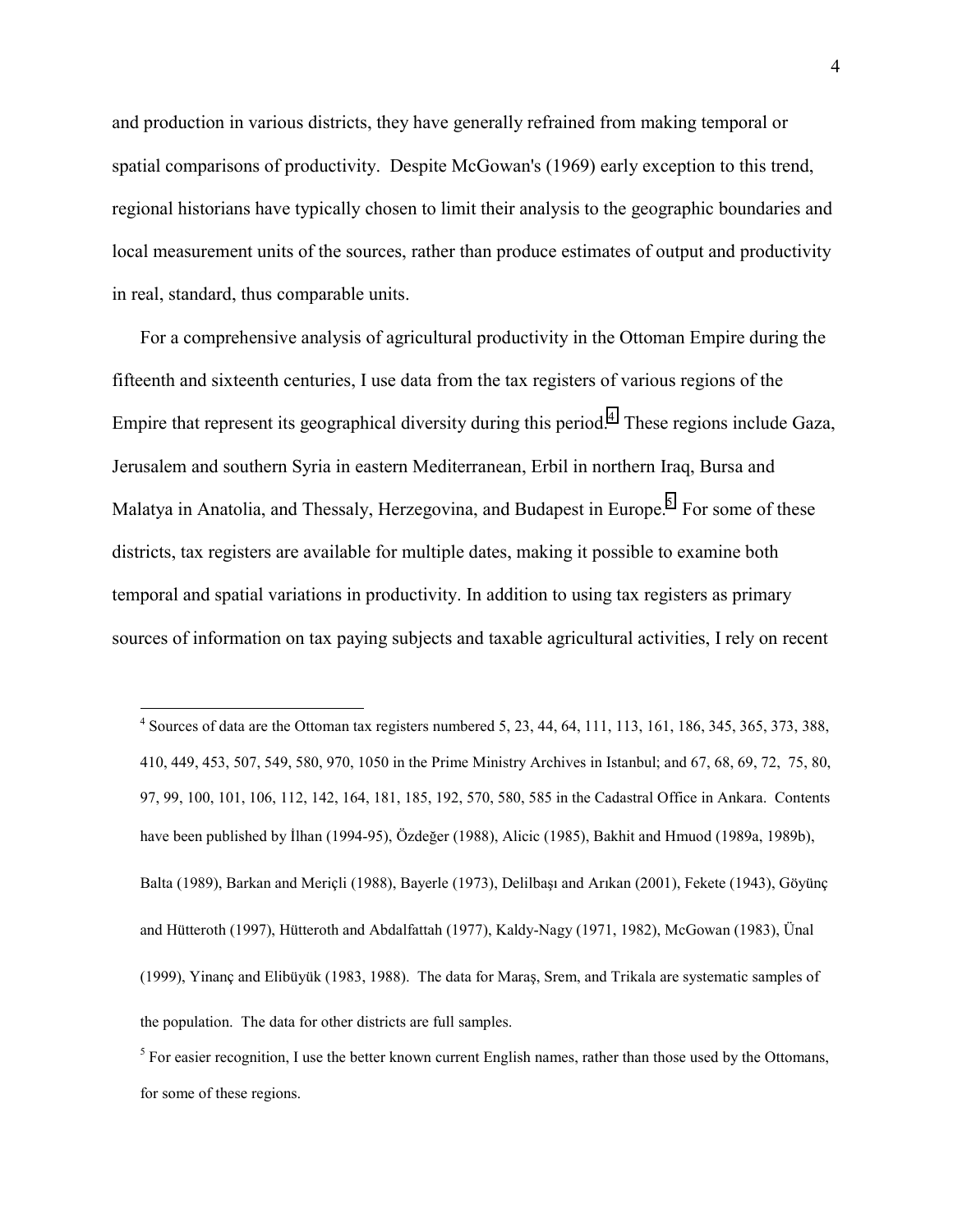studies of Ottoman society and economy as secondary sources to supplement information required by some parameters of the estimation procedure.

The estimation procedure is consistent with recent studies of labor productivity in agriculture (Allen, 2000, Clark, 1999, Karakacili, 2004). Focusing on the arable sector, I estimate the grain output (wheat, barley, and other cereal grains and legumes) per arable worker. To facilitate regional and temporal comparisons of productivity, I convert local measurements and currencies into standard units and report final estimates in bushels of wheat equivalent. Because primary or secondary sources did not always provide direct information on all parameters, several simplifying assumptions had to be made to generate the first comprehensive set of systematic and comparable estimates of labor productivity in these regions. The sources, methods, and simplifying assumptions of the estimation procedure are provided in detail in an appendix to allow future researchers to improve on these estimates.

#### **LABOR PRODUCTIVITY IN THE OTTOMAN EMPIRE**

In the absence of direct information on some parameters of the estimation process, it may be more appropriate to carefully consider all possible scenarios that could have determined the quantities of output and labor and first estimate productivity as a range, rather than a single point. The first two columns in Table 1 show the low and high estimates of productivity (based on two alternative sets of scenarios described in detail in the appendix) in representative Ottoman districts. The next two columns summarize this information into simpler indices for easier comparison of productivity across districts. The first index is defined simply as the average of the low and high estimates of productivity for each region and date. Such an index can be misleading, however, if the relative price of wheat varied significantly between regions and over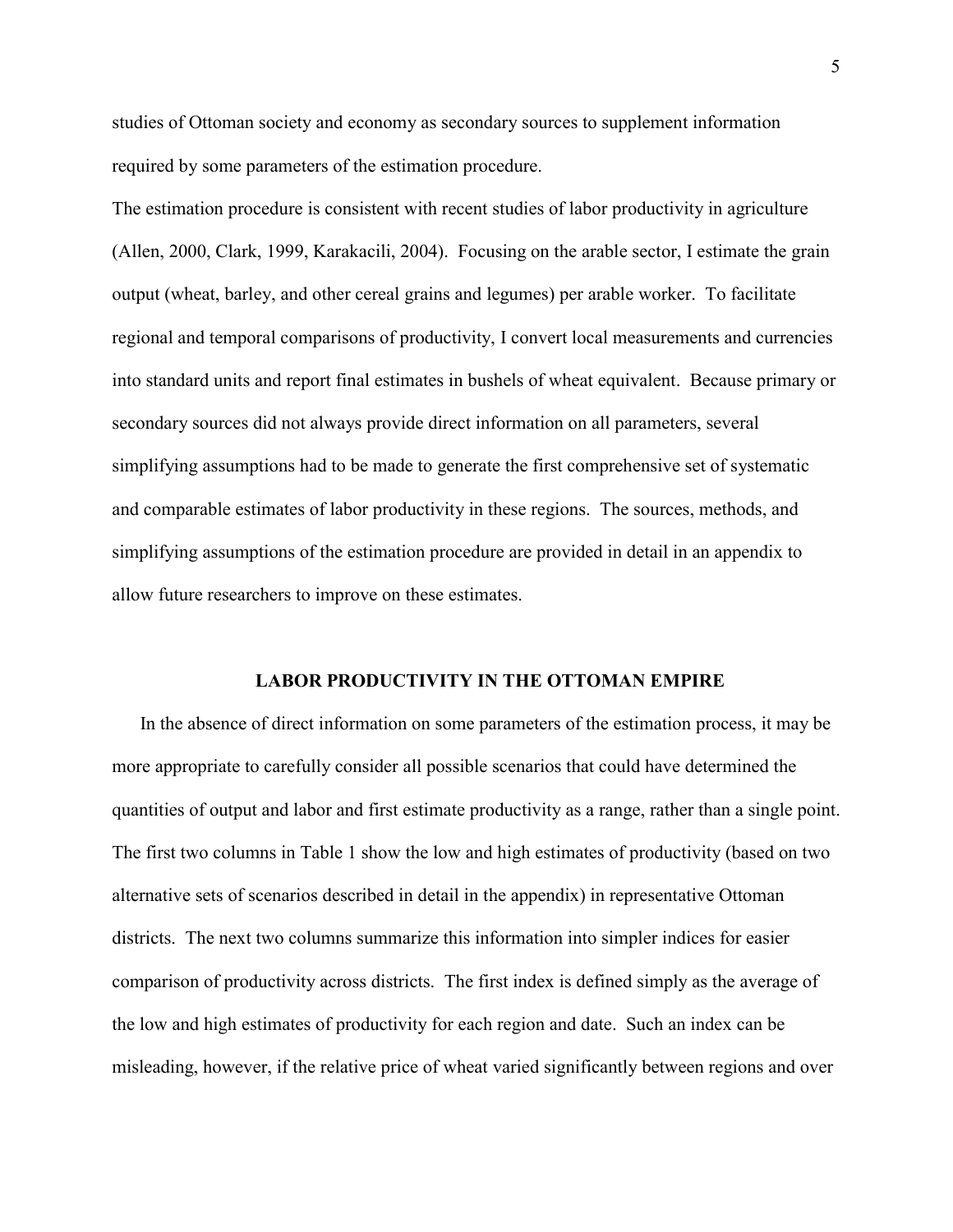time. An index of labor productivity measured in bushels of wheat equivalent at local contemporary prices would face the risk of underestimating productivity in areas where wheat was expensive relative to other grains and overestimating it in areas of relatively cheap wheat. The second index avoids this problem, because it uses not the local contemporary price weights but fixed weights. By controlling for differences in the price ratio, it provides an index better suited for regional and temporal comparisons of productivity when prices vary significantly. The two indices in Table 1 take as their base the average productivity estimate for the villages of Bursa, the first capital of the Ottoman Empire, in 1521. Whereas the first index is measured in local contemporary prices of each district, the second uses the price weights of the base district and date.

#### *Table 1 should be about here*

These estimates help us to identify some of the systematic regional differences in productivity in the Ottoman Empire. Ottoman provinces varied significantly in climate, natural resources, and institutional history, raising questions about comparative performance in agricultural production. The information in Table 1 shows some of the general differences in productivity between the different regions of the Empire. During the second half of the sixteenth century labor productivity was generally high in the region known as the Fertile Crescent, corresponding roughly to the lands between the Nile and the Euphrates and Tigris rivers, as can be seen in the estimates for Erbil, Gaza, and Hawran. Labor was generally less productive in the European districts during the same period, as seen in the estimates for Budapest, Srem, and Gyula.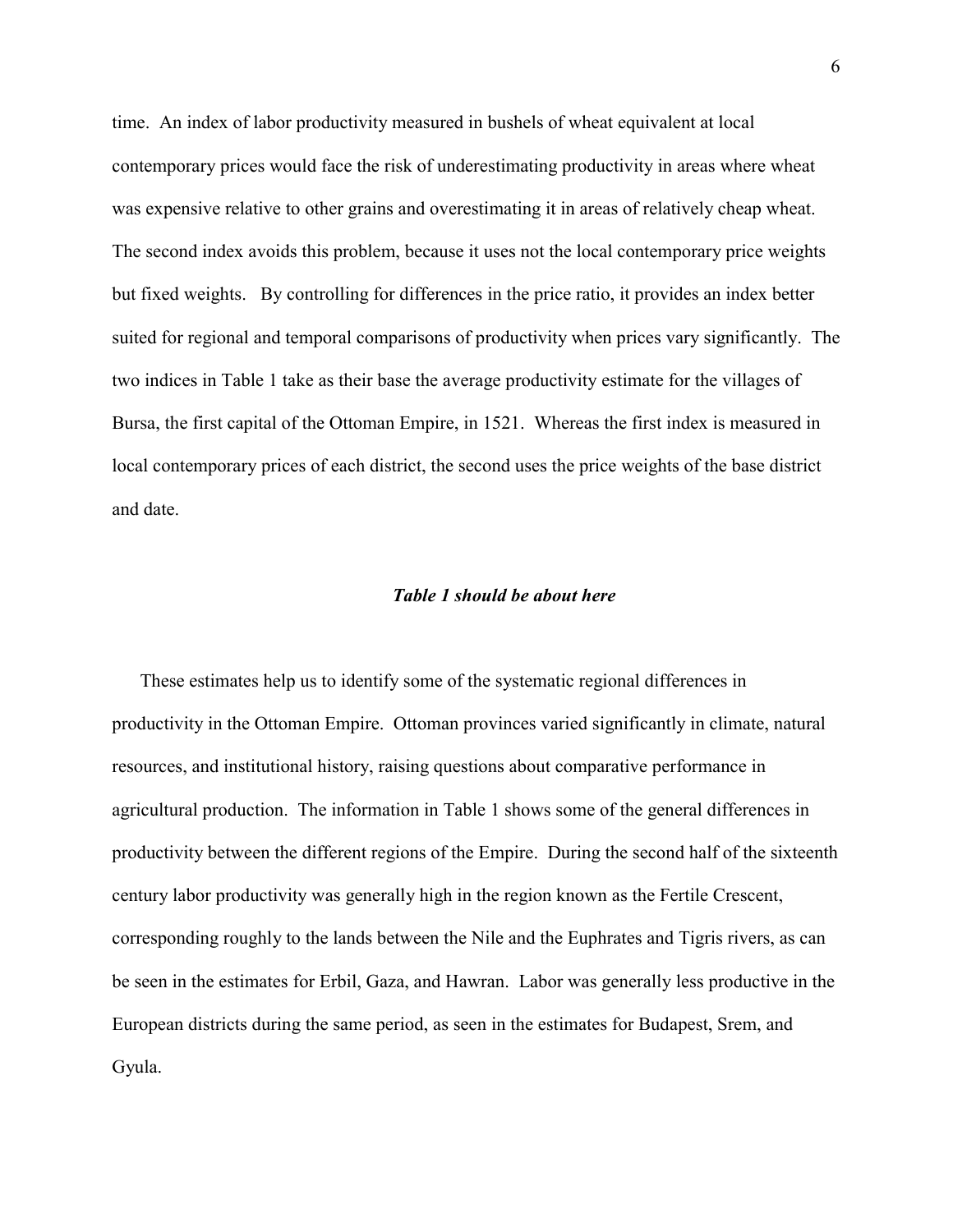Productivity sometimes varied significantly even within a region. Although the climate and institutional history could be uniform among the districts within a region, soil quality, irrigation possibilities, and population density could vary significantly, causing variations in labor productivity. Whereas Lajjun, a district along eastern Mediterranean, recorded one of the highest productivities, other districts in the same region (e.g., Safad and Jerusalem) were remarkably lower.<sup>6</sup> Similarly, whereas labor productivity was high in Novigrad, it was significantly lower in some of the other European districts.

Estimates of labor productivity also help to identify productivity variations over time. There are noticeable patterns of productivity change during this period. The estimates for the fifteenth century are generally lower than those for the early sixteenth century, indicating a growth in labor productivity throughout the Empire. The estimates are mixed, however, for the sixteenth century, generally considered to be the height of the Empire's long reign of six centuries. Although historians generally agree that the sixteenth century was a period of demographic growth and economic expansion in the Ottoman Empire, it is not clear whether this growth and expansion also meant an increase in the economic performance and living standards of Ottoman subjects on average. In a pioneering analysis of the wages of construction workers in Istanbul and other Ottoman cities, Özmucur and Pamuk (2002) have shown that real wages actually declined during the sixteenth century, a trend similarly observed in other European cities as well. Our results show that a parallel decline took place in rural incomes and labor productivity in grain farming in some Ottoman districts. Although productivity rose or remained stagnant in some regions during the second half of the sixteenth century (for example, in Ajlun, Lajjun,

 $6$  For an analysis of the relationship between the tax system and agricultural incomes in this region, see Cosgel (2005b).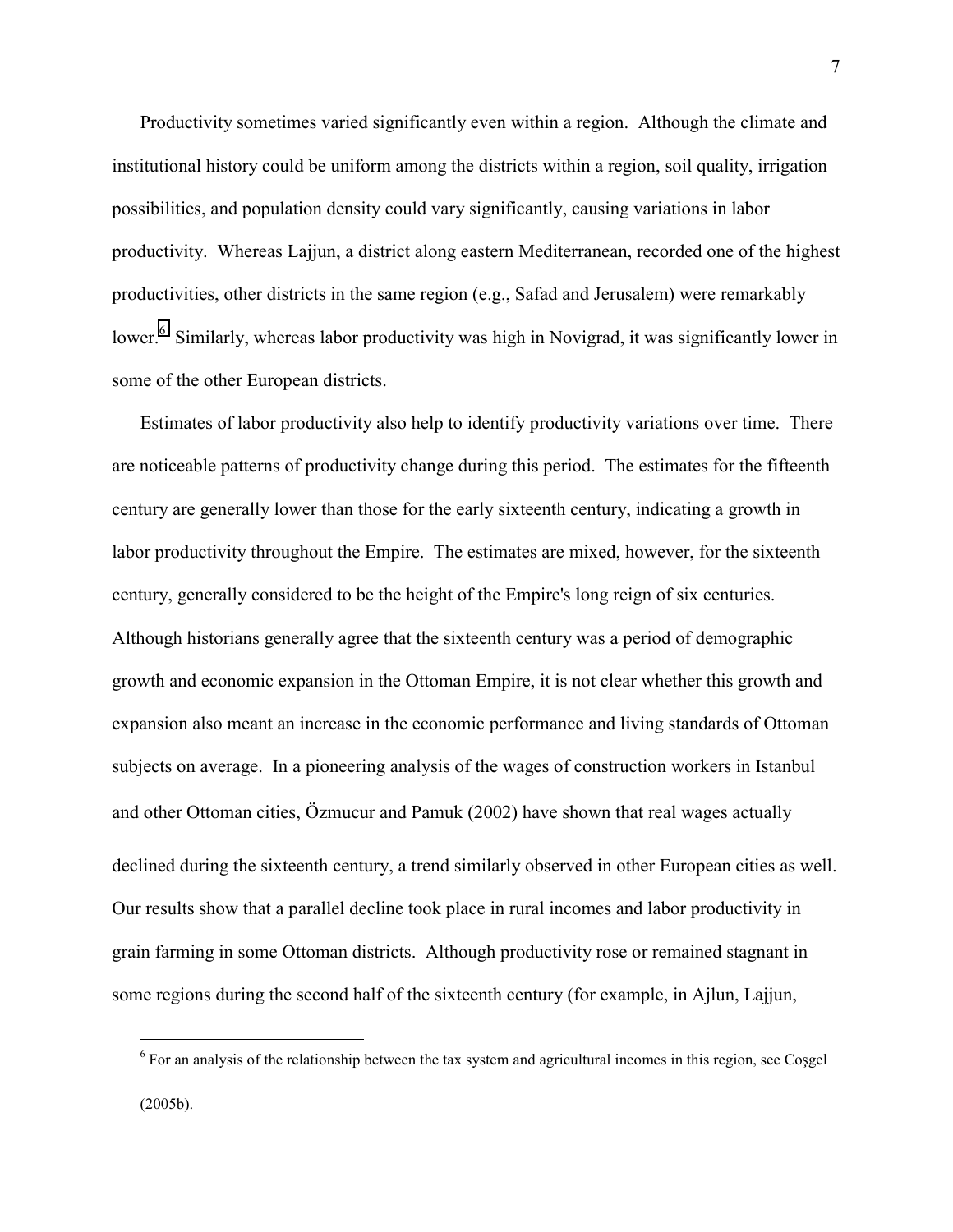Budapest, Gyula), it generally declined significantly during the same period in Anatolia. The sharp decline in labor productivity in Anatolia is consistent with the well-known demographic growth in this region and the recent research that has found a negative relationship between rising population and labor productivity in other parts of the World. It is also consistent with the general fall in agricultural productivity observed in various parts of Europe between 1500 and 1600 (Allen, 2000).

Having estimates of labor productivity would also contribute to recent debates surrounding the performance of the Ottoman economy after the sixteenth century. Whereas the previous generation of historians spoke of an Ottoman decline during this period, recent research has rejected the notion of a decline, seeking to revise or reinterpret the periods of Ottoman history. Although very few scholars would nowadays take the notion of an absolute decline seriously, the timing of the relative slip of the Middle East (compared to northwestern Europe) remains an issue. Whereas some historians would identify the end of the "Golden Age of Islam" in the twelfth century as the turning point, others (e.g., Marxists) would point to the western imperialism of the eighteenth and nineteenth centuries, and still others would see the problem in other religious, military, technological, or institutional causes rooted in other centuries. Despite being involved in an essentially quantitative debate on economic performance, however, participants have so far been unable to offer any direct quantitative evidence to substantiate their claims about the performance of the economy during this period. At the heart of the debate is the question of how well the Ottoman economy has performed over time, which has been difficult to quantify. Although Özmucur and Pamuk's (2002) recent study of long term trends in real wages may help settle some of the issues in the debate, other issues will remain because urban wages tell only part of the story for a primarily agrarian state like the Ottoman Empire. Our estimates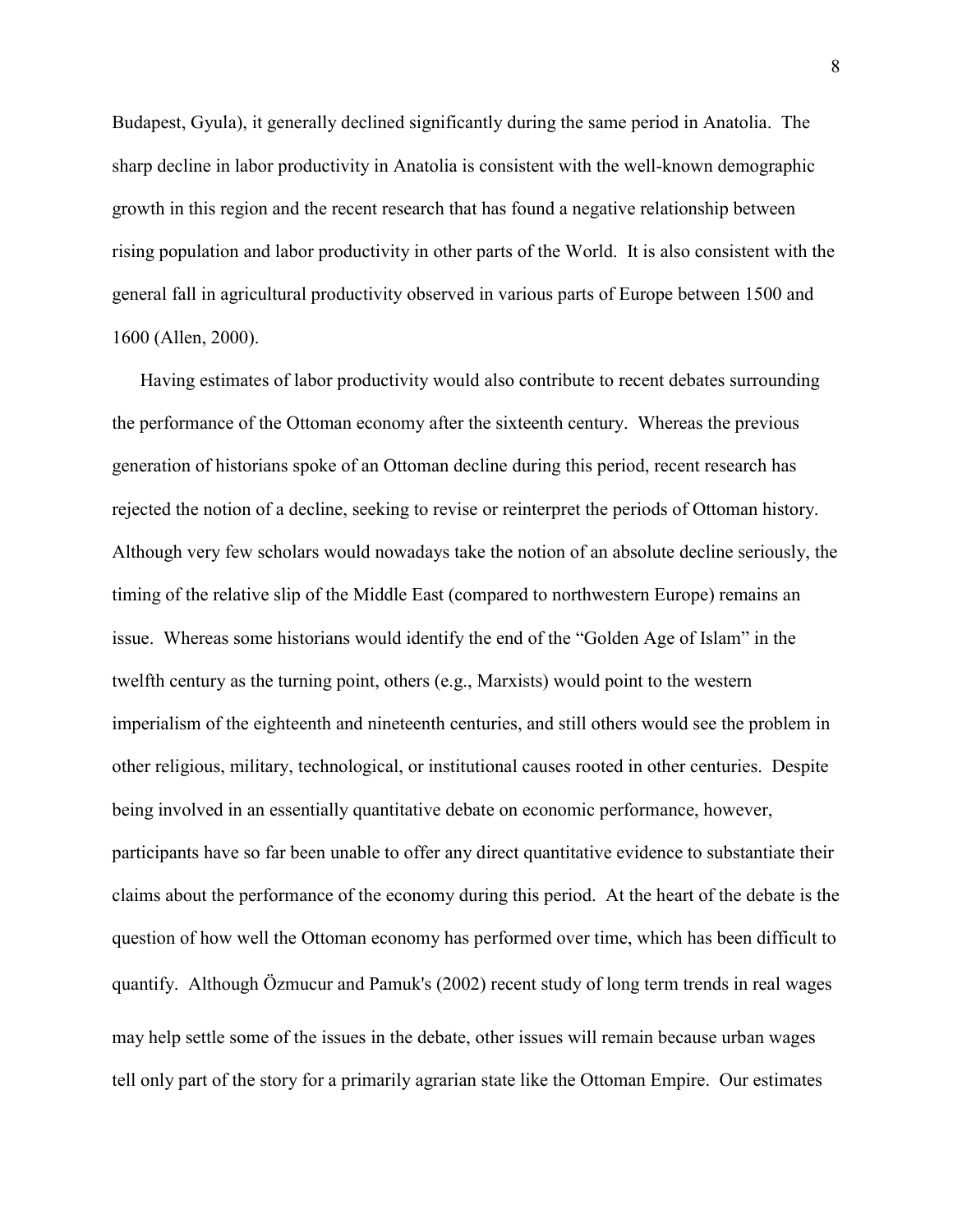will help to learn about the rest of the story by establishing a benchmark against which productivity in other periods can be compared.

#### **COMPARATIVE PRODUCTIVITY**

Measuring productivity in standard units makes it possible to use this information not just for issues of limited local interest and regional analysis but also for broader questions and global comparisons. There are numerous questions of global importance that require reliable estimates of agricultural productivity in the Ottoman Empire for answers. If one of the fundamental tasks of economic history is to understand the nature and causes of the rise of northwestern Europe, the other is to understand why close neighbors and trading partners in eastern Europe and western Asia lagged behind. Having reliable estimates for these regions would make it possible to observe how incomes and productivity differed from northwestern Europe before the Industrial Revolution and whether and how fast productivity grew over time. By comparing these trends, we can examine whether there was a significant gap in productivity, when and why it started, and whether there was a direct causal relationship between the growth of agricultural productivity and the rise of industry in these regions.

To compare labor productivity in the Ottoman Empire with other times and places, we have to proceed with great caution and choose comparable estimates carefully. International and intertemporal comparisons of productivity may be problematic, because estimates could be based on different sources of data and methods of estimation could be incompatible, in addition to the usual complications caused by differences in prices and units of measurement. To minimize these difficulties, we have to restrict comparisons to regions and time periods with well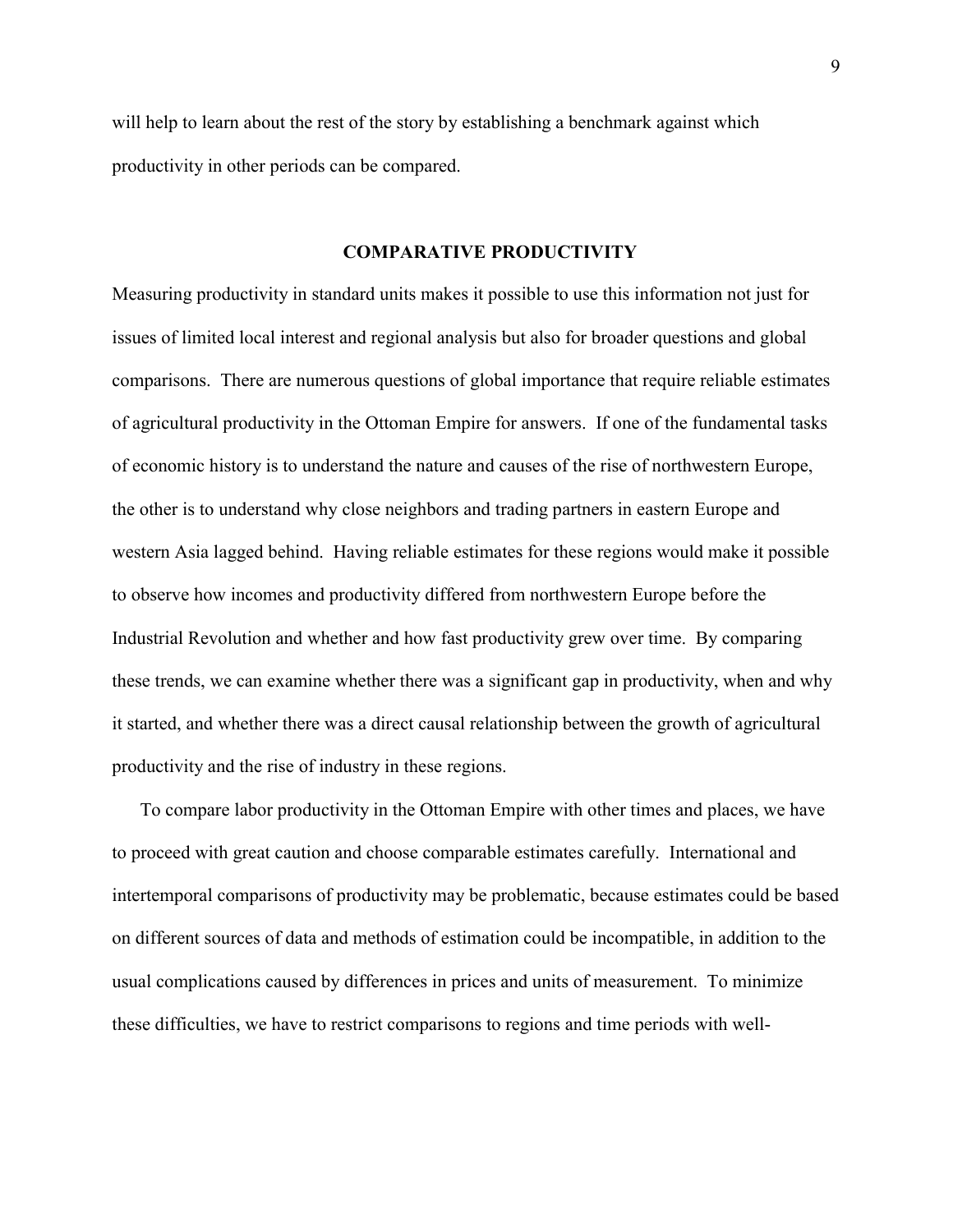developed scholarship that have resulted in commonly accepted estimates of agricultural productivity.

Economic historians have recently developed several innovative methods for measuring agricultural productivity in studying the nature and causes of gaps in incomes and productivity between nations. They have had limited success, however, in producing commonly accepted estimates for the pre-industrial period. This is true even in the highly developed scholarship of English history.<sup>7</sup> England's leadership in economic development has made her the focus of attention for various important questions of economic history, and the availability of sources has allowed scholars to examine these questions in great detail. But historians have so far failed to reach a consensus on productivity levels in pre-industrial England and the magnitude of productivity growth in agriculture since that time. These estimates have generally emerged in the context of the debate on the nature and timing of the agricultural revolution and vary significantly among scholars based on their sources of data, approaches to the problem, and method of estimation.

<sup>&</sup>lt;sup>7</sup> Some of the pioneering studies in the field, such as Overton's (1979) method of extracting information from probate inventories, Clark's (1991a, 2004a) method of estimating productivity from payments to workers for different types of tasks, and Karakacili's (2004) direct measurement of arable workers' labor productivity before the pre-industrial period, have focused exclusively on English agriculture. Although there have been various attempts at comparing agricultural productivity between nations or regions, the lack of reliable sources has restricted these comparisons either to the period after 1800 or to places in western Europe. For example, Bairoch (1975, 1976) used the production of vegetable-based calories as an index to compare the level of agricultural development in various parts of the World, but only since 1800; and Wrigley (1985) pioneered the method of using the proportion of population engaged in agriculture to estimate comparative productivities going back to 1500s, but only within western Europe.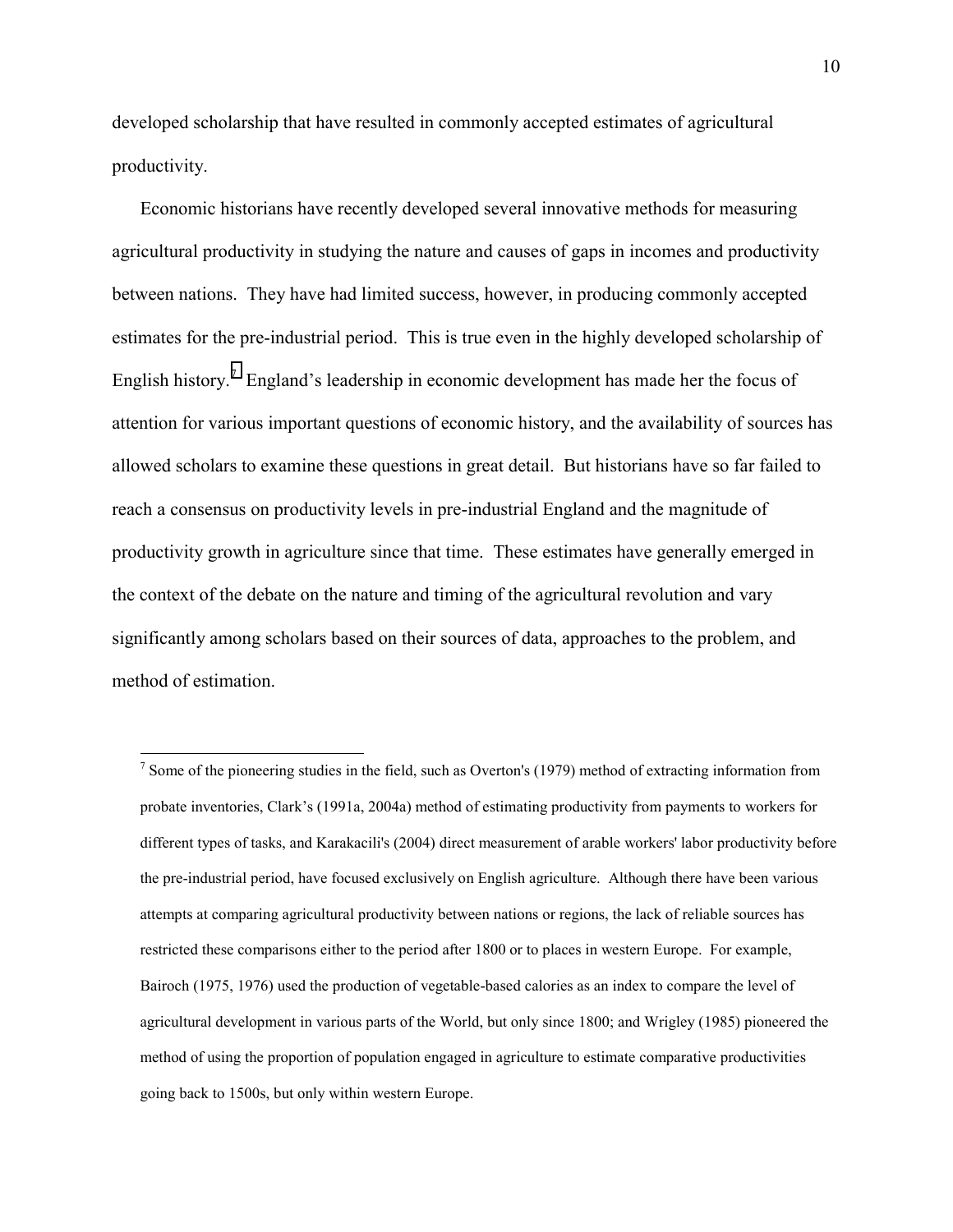For a more reliable comparison, we turn to estimates of labor productivity in the nineteenth century. There is less debate on what the outputs were in the nineteenth century in England other countries in Europe. Clark (1999) has provided estimates of output per worker in various countries in Europe circa 1850, which we can use as benchmark for comparison. Since his estimates are given in bushels of wheat equivalent, they are directly comparable with ours.

To simplify the comparison, let us summarize the productivity estimates for the Ottoman Empire by aggregating them according to the distinct geographic regions and identifiable time periods they belong. Ottoman districts for which we have information from the tax registers can be categorized into three distinct geographic groups based on differences in climate and religious and institutional history. These groups consist of the districts in the east corresponding roughly to the Fertile Crescent, the European districts in the west (further separable between those in southeastern Europe conquered long before the sixteenth century and those further north in Serbia and Hungary conquered during the sixteenth century), and the districts in the core lands of the Empire in Anatolia. For some of these groups the tax registers provide information for multiple periods of time, making it possible to aggregate the estimates separately for different time periods. Although we do not currently have comprehensive information for all villages in each of these regions and for all times, we can use the available data for preliminary generalizations about comparative productivity.

#### *Table 2 should be about here*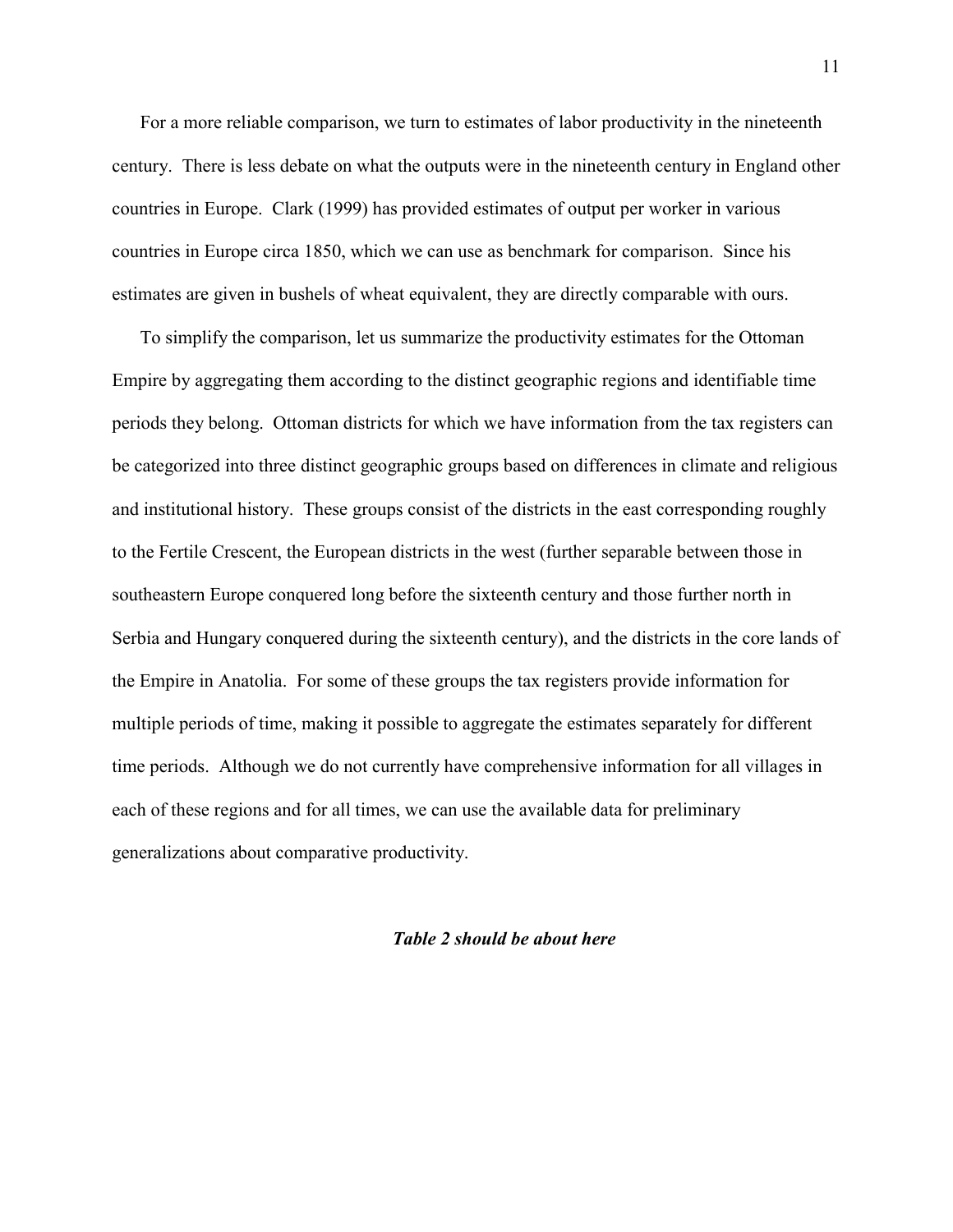Table 2 shows how output per worker in various parts of the Ottoman Empire in the fifteenth and sixteenth centuries compared with various countries in Europe circa  $1850$ .<sup>8</sup> To be consistent with Clark's (1999) figures, productivity estimates for the Ottoman Empire are reported based on the same index (England, 1851=100). Output per worker in England was clearly far ahead of most other countries in Europe during the nineteenth century. Productivity was also generally higher in northwestern Europe than in eastern Europe during this period, falling gradually as we move from the west of Europe to the east, as Clark (1999: 211) also noted. Although our estimate for southeastern Europe in the fifteenth century appears to be consistent with this trend, the estimate for Serbia-Hungary in the sixteenth century is significantly higher than Clark's estimate for the same region in the nineteenth century. In any case, our estimates show that the eastward decline of productivity was purely a pre-industrial and European phenomenon, inapplicable to Ottoman provinces during the fifteenth and sixteenth centuries. They also show only small gains in labor productivity in agriculture between the pre-industrial period and the nineteenth century, rather than the dramatic increase in productivity implied by the notion of the agricultural revolution that supposedly took place in northwestern Europe during this period according to some historians. Indeed, output per worker was higher in some districts of the Ottoman Empire in the fifteenth and sixteenth centuries than in most countries in northwestern Europe circa 1850.

One has to be careful, of course, in interpreting these results. They are clearly preliminary estimates that aim to identify areas for further research into important questions of economic

 $8$  Given the simple and elementary nature of the intended comparison in Table 2, I did not report separately the index adjusted for differences in the relative price of wheat, because making the adjustment did not change the results significantly.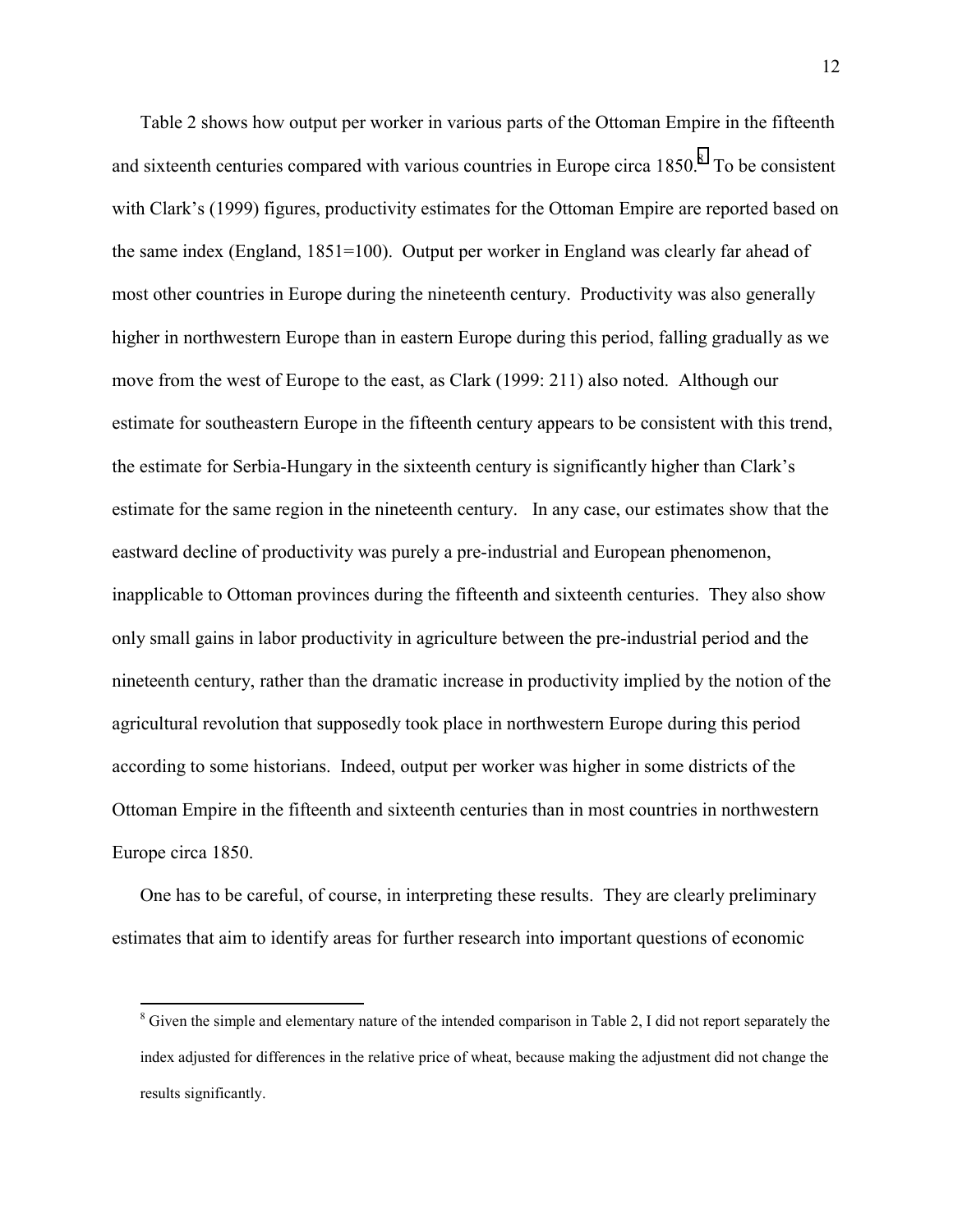history rather than provide definitive answers to such questions. It is also important to note the limitations of using labor productivity to assess overall economic performance. Because output per worker is a partial measure of productivity, it does not include information about a variety of factors, such as input ratios, that may have also affected productivity. If workers in one region worked with more land or machinery than workers in another region, then their productivity would of course be higher. Even though the technology or input ratios may have been similar between regions, there is still the effect of climate, irrigation facilities, land quality, and various other economic, social, and cultural factors. Further research into the peculiarities of regions and times may be necessary to explain what caused the differences in the productivity of arable labor.

#### **CONCLUDING REMARKS**

Using information from the tax registers of the Ottoman Empire recorded during the fifteenth and sixteenth centuries, this paper has developed estimates of labor productivity in grain farming in various parts of eastern Europe and western Asia. By standardizing and comparing productivity estimates across regions and over time, we are able to identify some general tendencies in comparative performance and even reach preliminary conclusions on the question of how output per worker in these regions compared with various countries in Europe. The estimation procedure and simplifying assumptions are made abundantly clear in order to allow other researchers to examine these first estimates critically and to modify them as necessary in answering various longstanding questions in the economic history of these regions, or to ask new ones.

The analysis suggests future work in at least three areas. The first is to improve the estimates themselves and expand their geographic and temporal coverage. When no direct information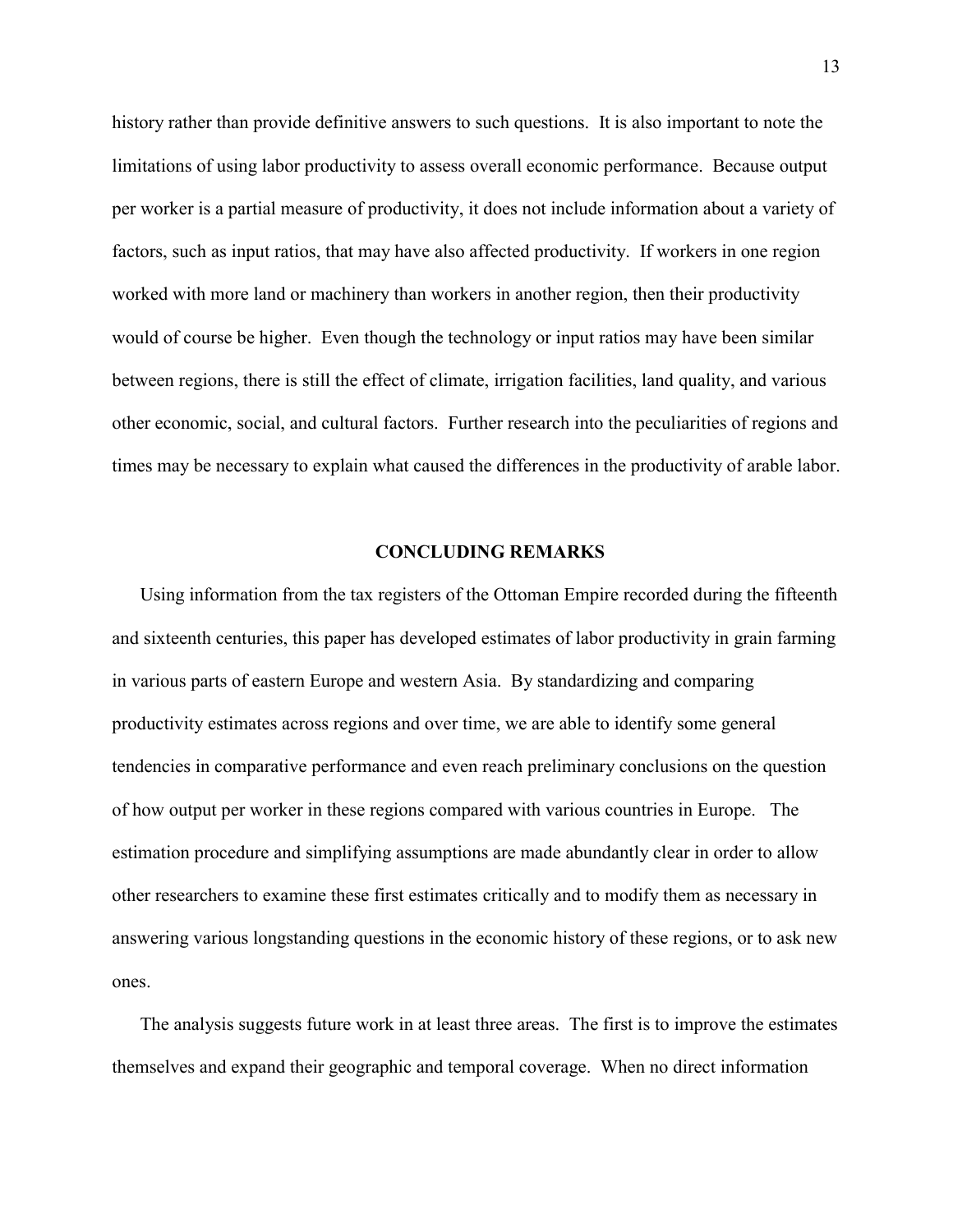was available on some parameters of the estimation procedure, such as local units of measurement and the size of the household or the proportion of their labor devoted to grain farming, I had to make simplifying assumptions based on other information and secondary sources to generate estimates. The accuracy of these estimates can thus be greatly improved with better information on these parameters. The procedure can also be used to generate estimates of labor productivity in other regions of the Ottoman Empire or for the same regions at other times.

The second area of future work is to understand the causes and consequences of differences in labor productivity. Although generating estimates and identifying patterns are essential tasks of quantitative inquiry into productivity, they are only the first steps. For a more satisfactory understanding of productivity, we also need to examine whether and how geographic, institutional, demographic and other differences affected productivity and what productivity differences implied for living standards and long term growth.

A related field of analysis made possible by these estimates is comparative history. Understanding labor productivity in grain farming in the Ottoman Empire has clear implications for various important questions of historical scholarship. For example, how differently, if at all, did agricultural productivity affect industrial growth in these regions? How commonly was the productivity decline seen in some regions of the Ottoman Empire during the sixteenth century observed elsewhere in the world, and was there a common cause? Numerous other questions emerge about the nature, causes and consequences of comparative performance.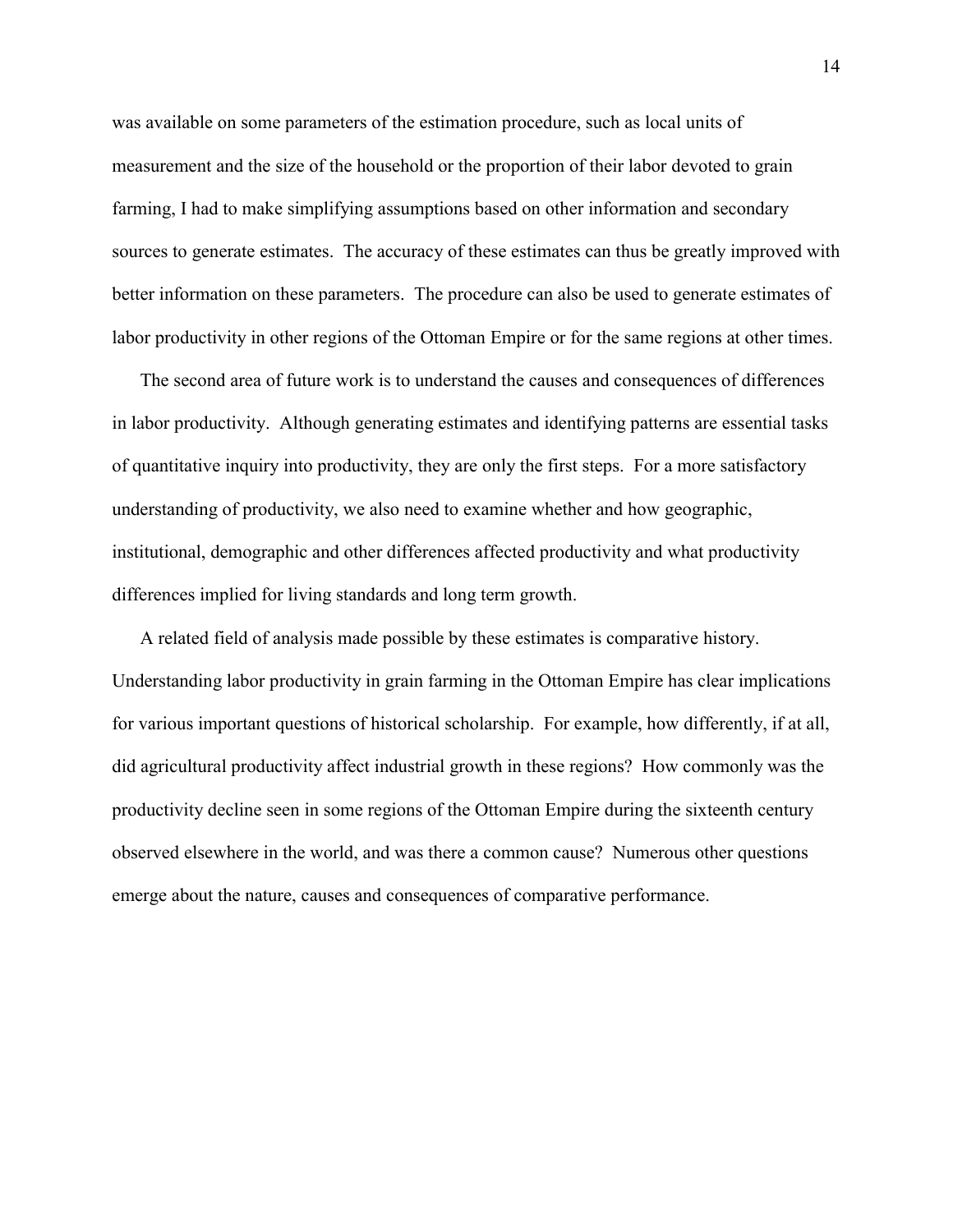# **APPENDIX: MEASURING LABOR PRODUCTIVITY FROM TAX DATA A. Sources of Data**

Studies of Ottoman economy during the fifteenth and sixteenth centuries typically use the tax registers known as *tahrir defterleri* for source. Conducted upon conquering new lands and updated periodically, these registers are the outcome of the government's attempt to have current information on sources of revenue. They contain detailed information about tax-paying subjects and taxable resources, including the names and legal status of adult males and estimates of tax revenues from productive resources and activities in all villages, towns, tribes, and other taxable units in a district. Although the Ottomans discontinued conducting new registers in most districts after the sixteenth century, they nevertheless preserved existing registers and relied on them for various decisions of government finance. Hundreds of registers have survived from as early as the 1430s, available to researchers in various archives in Turkey and in other countries that were once under Ottoman domination. There now exist registers of regions ranging from Anatolia and the Balkans to Syria and Palestine in the south, Georgia in the northeast, and Hungary and Poland in the northwest, altogether forming an indispensable series of documents for studying the economic and social history of the Ottoman Empire (Coşgel, 2004).

Since estimating the expected tax revenue was the primary purpose of the tax registers, information was not always recorded in ways that allowed direct estimates of agricultural production. For example, enumerators entered the tax amount as a lump sum payment for some villages, making it impossible to individually estimate the outputs of productive activities. They similarly recorded incomplete information about some resources or activities, or recorded potential sources of revenue (such as from ruined mills or uninhabited lands called *mezra'as*) that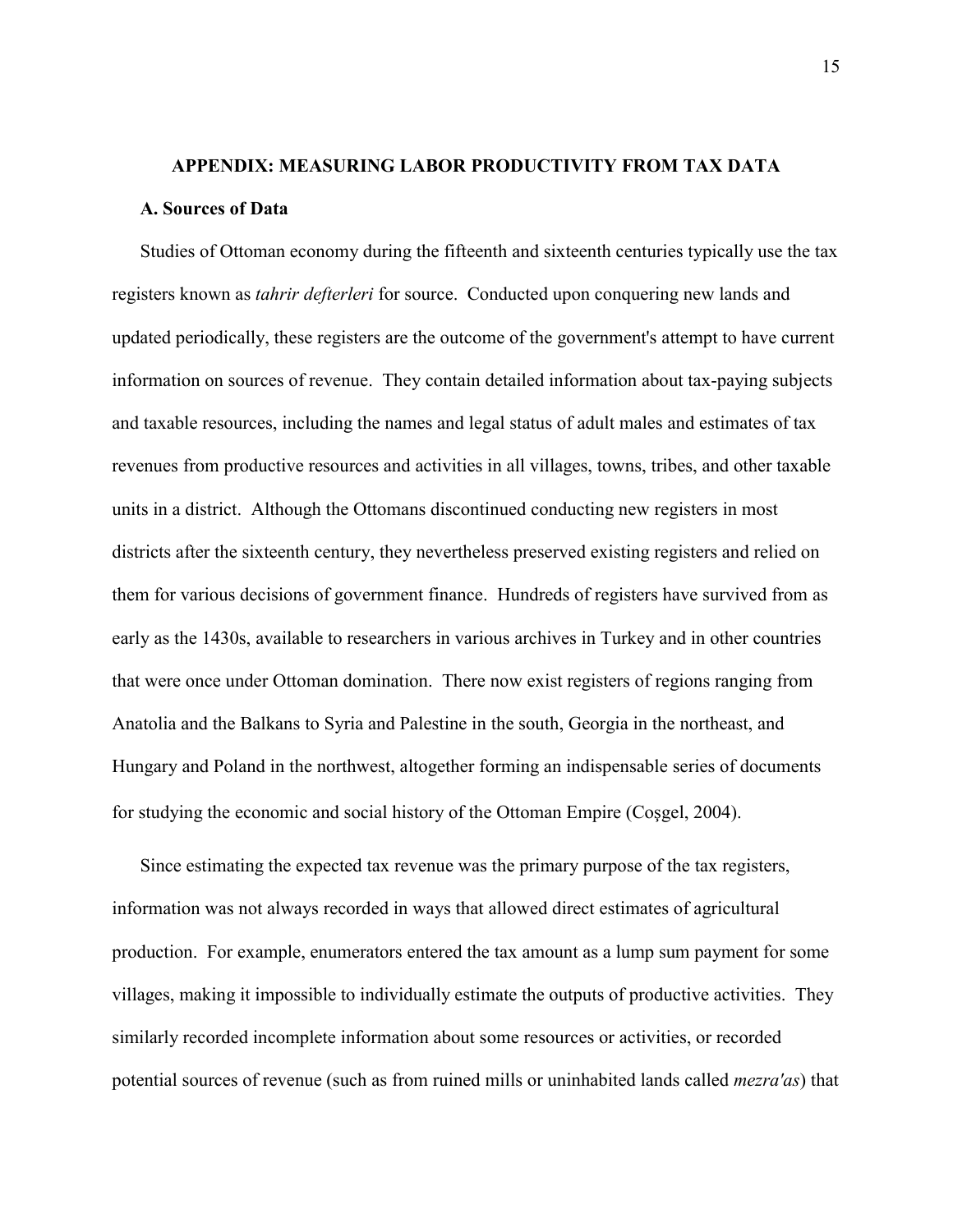could have been idle at the time of the registry. To keep only the relevant and accurate information about agricultural production, I thus omitted those fiscal units that made a single lump-sum payment for taxes, did not provide sufficient information on inhabitants or agricultural taxes, or consisted of ruined or unemployed resources. I also omitted towns, nomadic tribes, and other fiscal units that were not rural settlements engaged in agricultural production. Remaining data thus consists of only inhabited villages for which complete information was available to estimate agricultural production.

#### *Table A1 should be about here*

Table A1 presents summary information about the villages included in the data for the selected districts, some at multiple dates. For each district and date, the table shows the number of villages included in the data set and the mean and standard deviation of the number of households in these villages. There is a clear upward trend in the average number of households over time, as can be seen in districts for which we have data for multiple dates. In the second half of the sixteenth century, villages in eastern Mediterranean and those in the Singar, Çemişgezek and Nehr ül-Cevaz regions in eastern Anatolia stand out as the most heavily populated. Villages in the Trikala district in Thessaly were also heavily populated in the fifteenth century.<sup>9</sup>

#### **b. Measuring Output**

 $9<sup>9</sup>$  In comparing the entries in Table A1 with current populations of these regions or with other time periods, one has to keep in mind that district boundaries may have changed since the sixteenth century.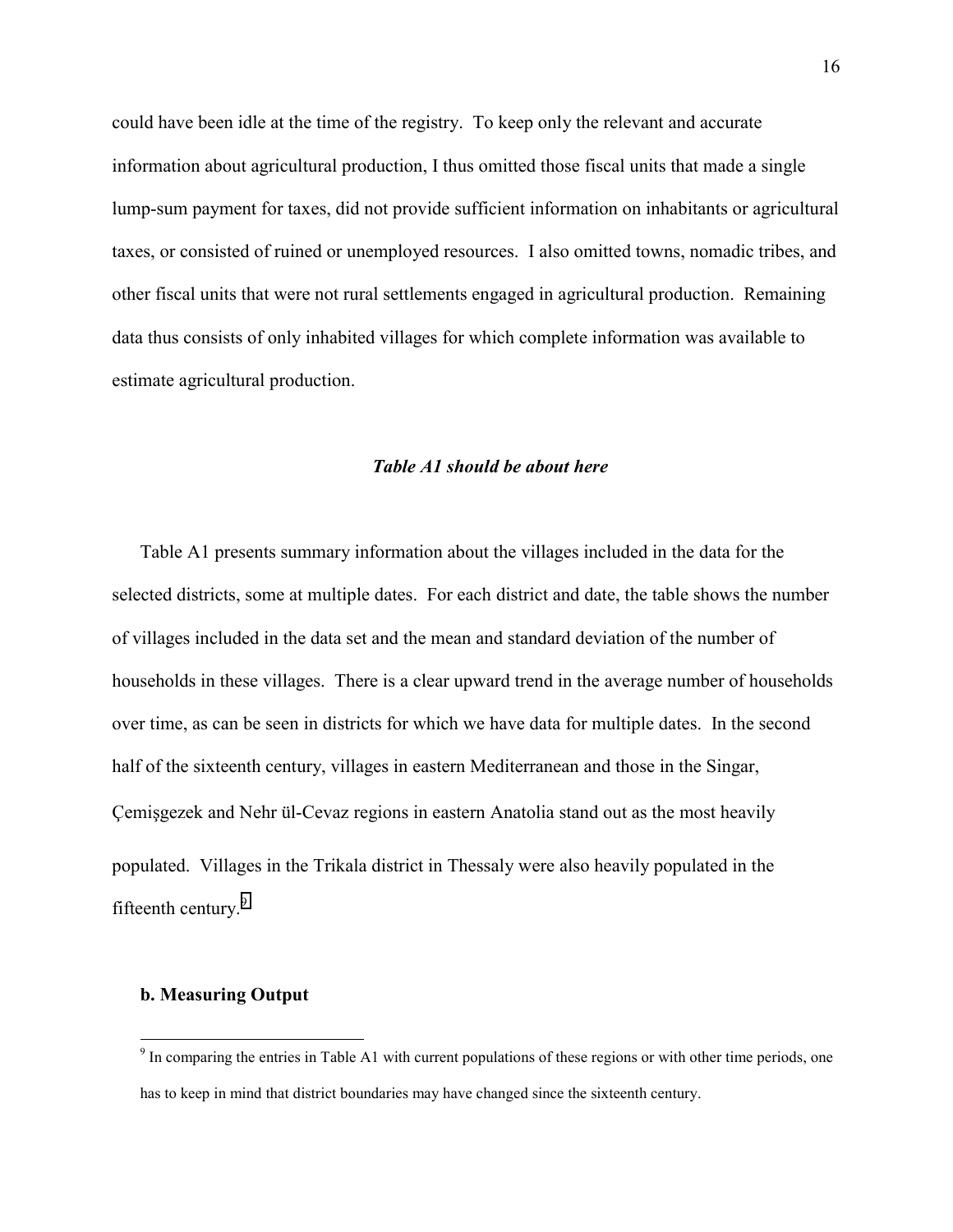The Ottoman system of taxing agricultural production makes it easy to calculate the gross output of grains.<sup>10</sup> Taxes on grains were typically levied as a proportion of output, making the calculation of output a simple matter of multiplying the taxes listed in the registers by the inverse of the tax rate. But the difficulty lies in determining the equivalent of output in a standard unit. The tax registers used a variety of local units for measuring grain, most common being *kile*, an Ottoman measure of volume. The standard *kile* was equivalent to 35.27 liters or 0.97 Winchester bushels.<sup>11</sup>

Although for their own accounting purposes the Ottomans tried to standardize units of measurement across regions or at least record taxes in units of standard *kile*, this was not always possible. When the local unit was different from *kile* or the local *kile* varied significantly from the standard *kile* and enumerators somehow had no choice but to record taxes in local units, they sometimes noted these differences in the tax code of the district to alert the treasury personnel or other users of the register. As long as this practice was followed, it becomes equally easy for us to use the appropriate conversion factor to calculate the standard equivalent of output.

The remaining problem is when the enumerators recorded taxes in different (non-*kile*) units or in non-standard *kile* without entering any information about how this unit differed from the standard *kile*. In Jerusalem and surrounding districts, for example, grain taxes were entered in units of *ghirara*, a commonly used unit in that region but one that could also vary locally (Lewis, 1952). Whenever available I used information from secondary sources to convert these units to the standard *kile*. But in some cases, no information is available from the registers or other secondary sources on how the local units varied. In the Mardin region, for example, *kile* clearly

<sup>&</sup>lt;sup>10</sup> For Ottoman system of taxation, see Cosgel (2005a) and Cosgel and Miceli (2005).

<sup>&</sup>lt;sup>11</sup> As a measure of weight, the standard *kile* was equivalent to 25.65 kg.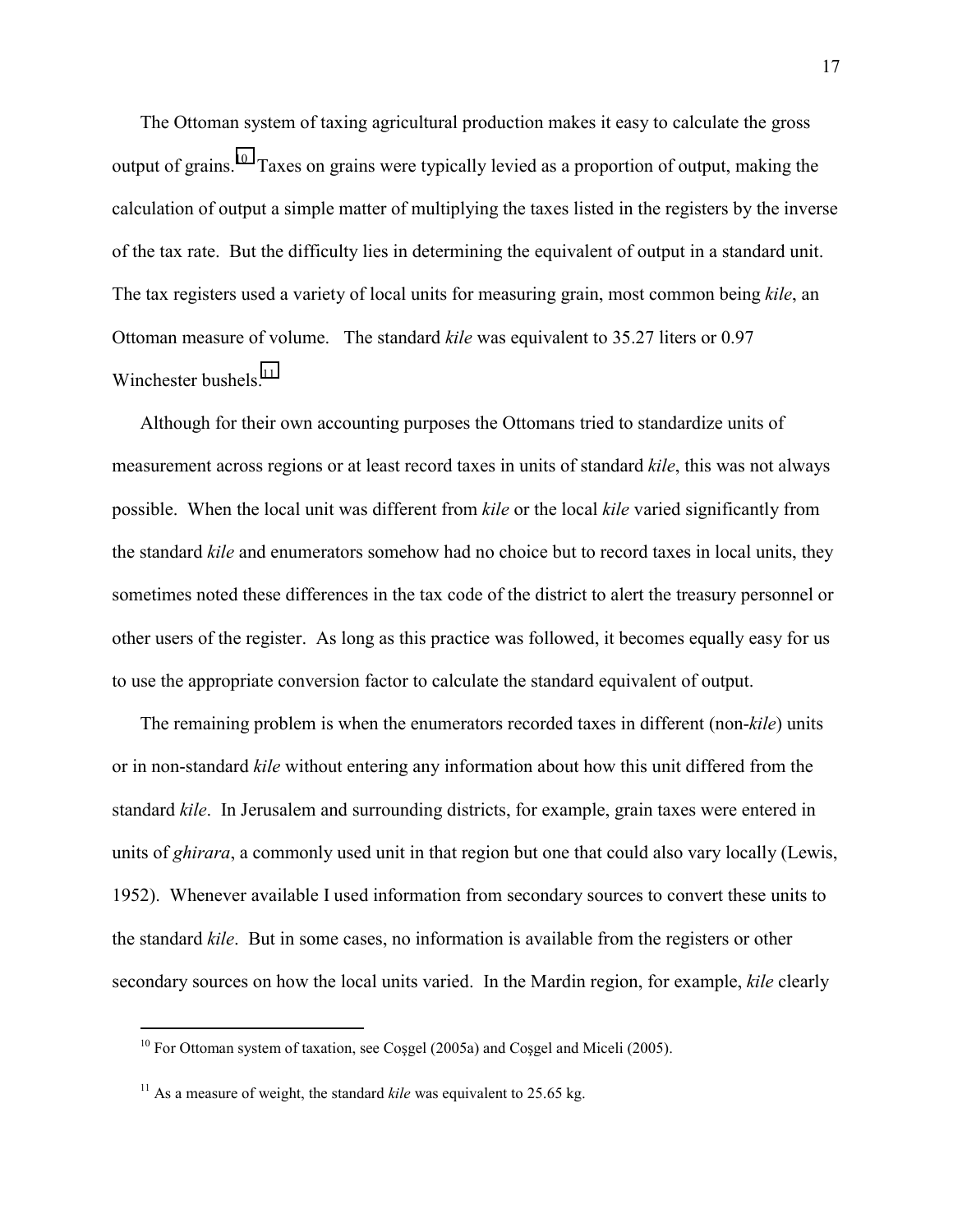varied from one subdistrict to another (as can be inferred from the varying prices of products like wheat and barley), but in unknown ways (Göyünç and Hütteroth, 1997).

When no direct information was available about the local units used in a district, I determined the rates of conversion based on the price of wheat recorded in the registers and known conversion rates in neighboring districts at that time. For proportionally taxed products like grains, enumerators had to specify a price to convert physical quantities to nominal values in order to calculate the total tax revenue in each village. In cases of unknown conversion rates for a district, I compared the price of wheat specified in the registers of this district with the (standard) prices used in the registers of other districts for the same time period to determine whether the enumerators were likely to have used a standard *kile* for measurement. If the price appeared too low or too high compared to known standard prices, I relied on comparable prices and conversion rates observed in the region to specify a rate of conversion for this district.

#### *Table A2 should be about here*

Table A2 demonstrates the procedure for standardizing the local units and measurements recorded in tax registers to standard equivalents. Entries in the Table show how the local prices and units have varied across Ottoman districts and how these prices have been converted to prices per standard *kile* and bushel for each district and date. The last column shows the sources used for conversions, whenever such information was available. The absence of a source thus indicates that a rate of conversion had to be constructed based on other information and assumptions. Of course, researchers familiar with sources not stated here are encouraged to supply the information and suggest revisions in the conversion table as necessary.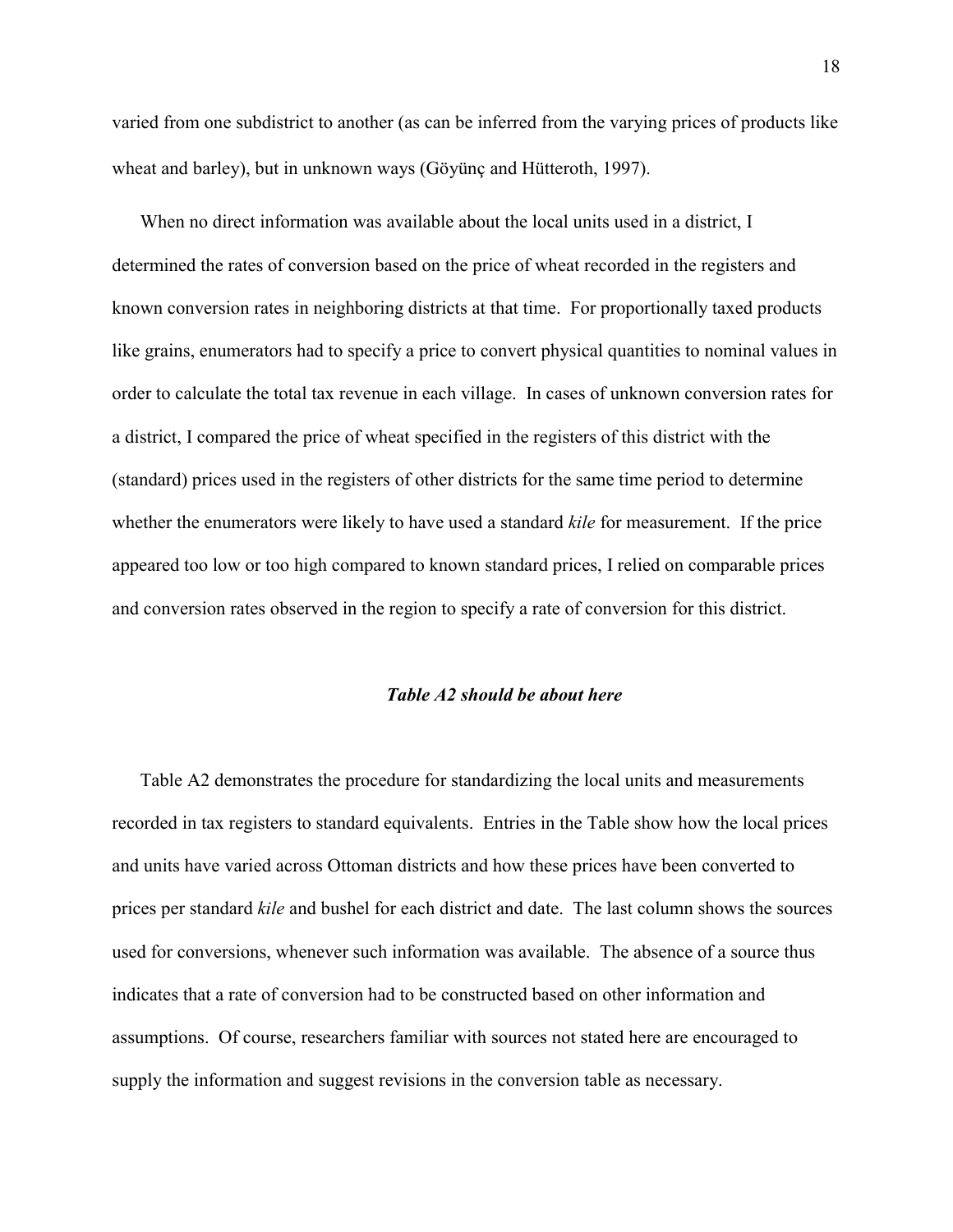To determine the total output of grains, I first used the local prices of wheat to convert the nominal values of all grains to their bushels of wheat equivalent. Because the products on the arable were typically subject to proportional taxation, enumerators entered both the quantity and the value of expected taxes from these products for accounting purposes. Although the prices used for this purpose were simply the average prices of these products in the region, rather than the contemporary market prices faced by each village, they provided sufficient information for enumerators to convert physical quantities to values. By reversing the procedure and using the same relative prices for calculation, I was able to convert the information about the nominal values of output into wheat equivalents.

#### **c. Measuring Labor**

 $\overline{a}$ 

The other variable we need to estimate in measuring productivity is labor. Although no direct information is available on the quantity of labor on the arable devoted to grain production, this can be estimated from the number of households. The tax registers did not include direct information on labor simply because the Ottomans did not tax labor directly. Rather than tax unobservable labor of households, they based personal taxes on the household as a whole or on the observable characteristics of heads of households like land ownership and marital status. Although the rates and types of personal taxes varied between regions, the records related to them consistently included the names and numbers of heads of households.<sup>12</sup>

 $12$  Even though the registers also included the names and numbers of male bachelors, the age criteria for inclusion in this category was not always explicitly specified, making regional comparisons based on this inconsistent information questionable.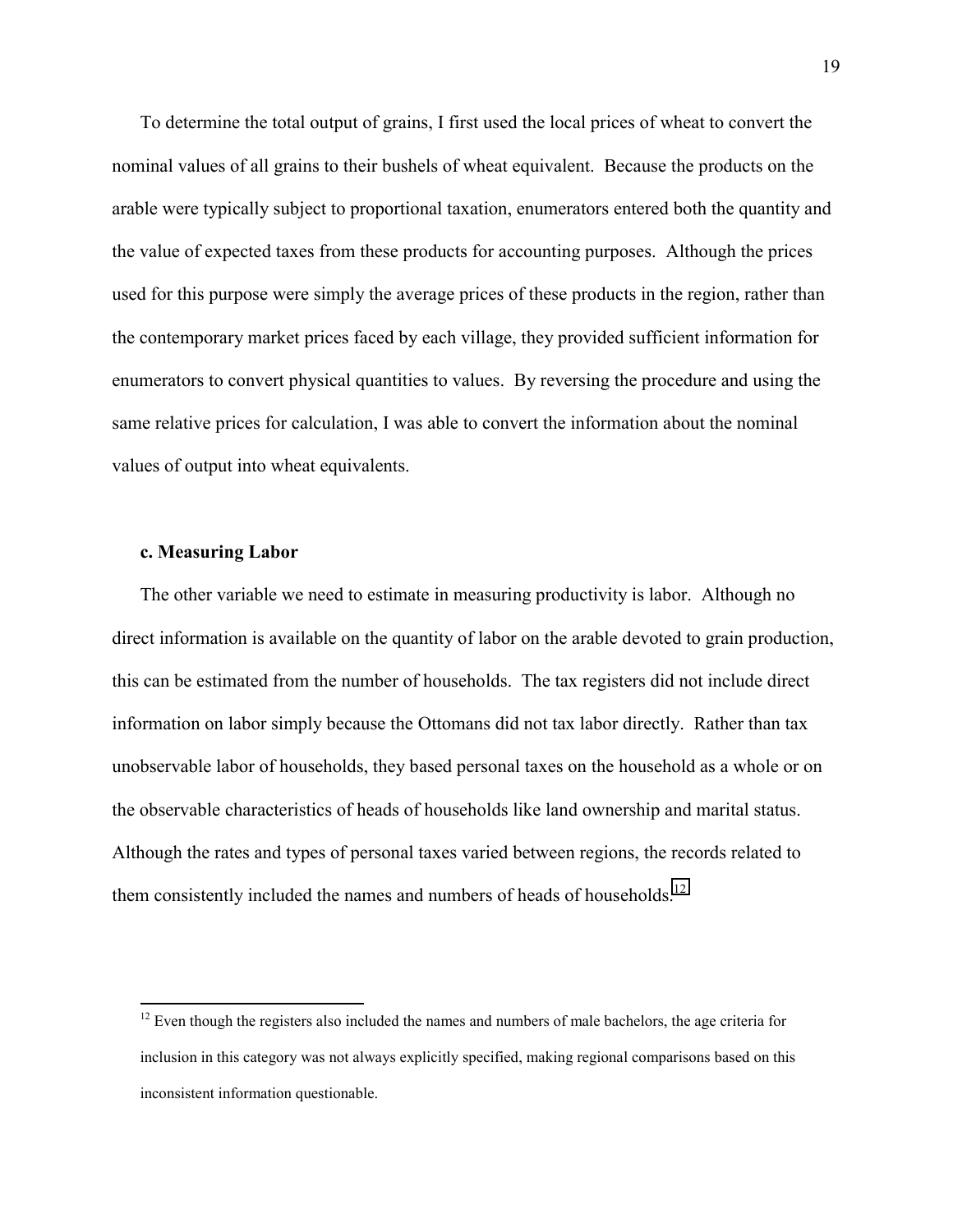To transform the information about households into an estimate of the labor used in grain production, we need to specify the quantity of labor per household and the proportion of their labor devoted to work on grains, the multiplication of which would provide the desired estimate. Because the tax registers do not provide direct information on either of these quantities, however, it may be too optimistic to aim a reliable single estimate of the labor used in grain production. It may be more reasonable to proceed cautiously and generate low and high estimates based on alternative sets of scenarios and simplifying assumptions.

Let us start by generating a high estimate of the range of labor. The quantity of labor in a household would depend on the size of the household and the effective labor input of each member of the family. The problem of determining the size of a household has been highly debated in Ottoman historiography. Given the size of the Ottoman Empire stretching over three continents, the household size could have varied between districts. The size could have also changed over time in each district, for example during the population expansion of the sixteenth century. Unfortunately, there are no comprehensive estimates of the household size specific to each district and time period that can be incorporated into our estimates. Quantitative studies of the Ottoman Empire that require information on the household size typically proceed by assuming the size to be consistent among districts and over time, and we have no choice but to follow this convention.

In his pioneering study of Ottoman population, Barkan (1953) assumed a household size of five, which later studies have generally found as being too high (Göyünç, 1979). Leaving the possibility of regional and temporal variations in household size to future researchers, I use Barkan's estimate of five as the high estimate of household size in all districts and assume on average one member of the family to be ineligible to work (because of age or some other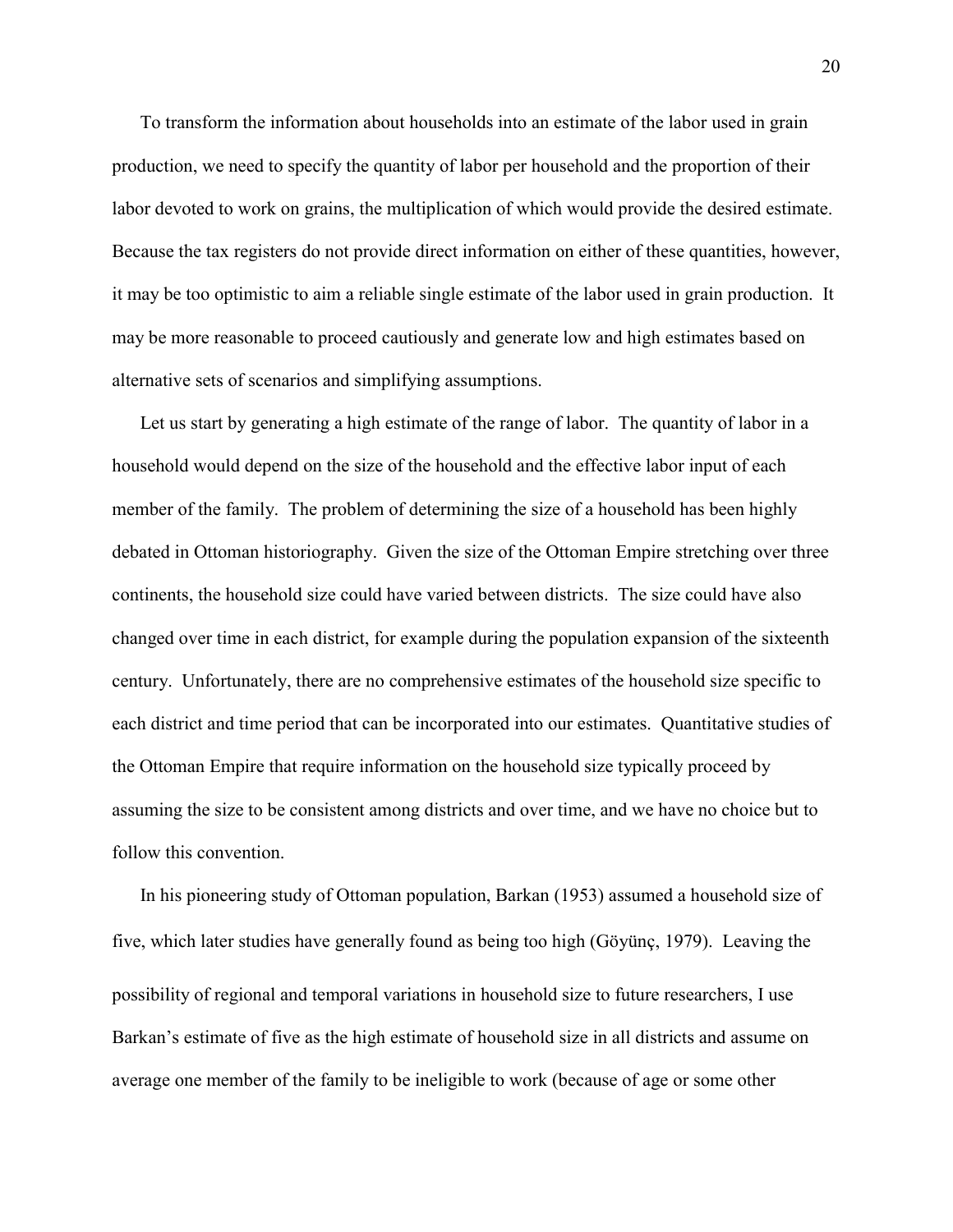restriction). The total number of workers potentially available to perform all tasks in the household, including farm and domestic work, then becomes four. Suppose on average workers in a family consisted of a man, a woman, a boy, and a girl, and denote the quantities of their labor by M, W, B, and G.

Effective labor could have differed significantly between age and gender groups. To consider these possibilities, use H to denote the units of standard "adult male equivalent" labor, such that H=M. Studies generally agree that the effective labor, including skill and physical strength, of adults was significantly higher than children, though differences between men and women have been a matter of dispute (Clark, 2003). To estimate such differences in England, Allen (1988b, 1991) uses information about the average annual earnings of these groups as recorded in Young's data for English rural society, and he finds the average earnings of boys to be about half of men's. Although Allen also finds a similar difference between the earnings of males and females, one might object to using this difference in estimating the total labor supply of the household available for all activities, because the difference could simply have been caused by such things as unpaid domestic labor and earnings differentials between specialized tasks. That is, it may not be legitimate for us to consider the earnings differences between men and women as an index of their overall marginal contribution to household labor supply, because it included not just farm work but domestic tasks as well. To construct a high estimate of the labor input per household, therefore, let us suppose that there were significant differences between adults and children but no differences between males and females. These assumptions imply M=W=2B=2G, with a corresponding estimate for the average labor supply per household equal to 3H.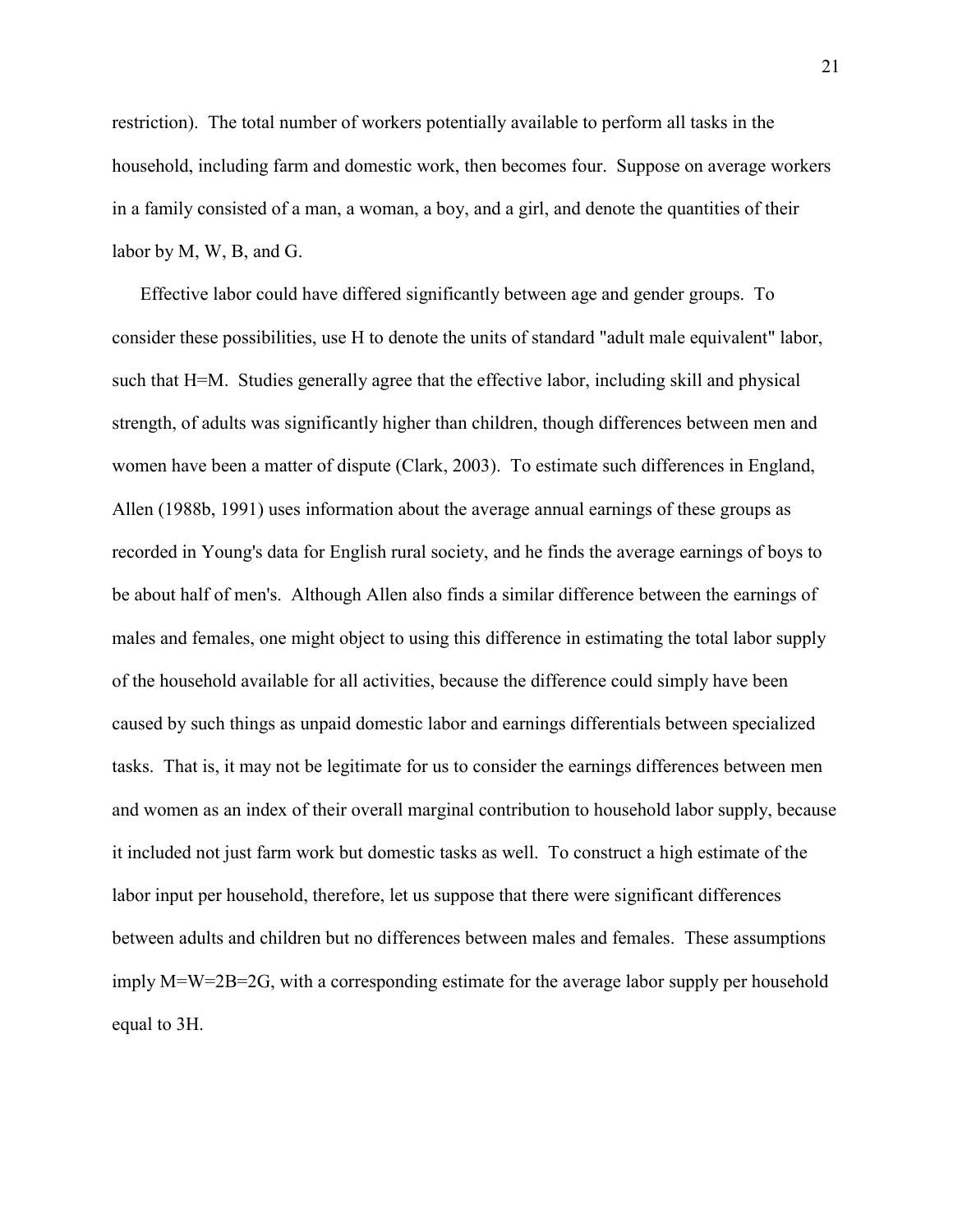To construct a low estimate of the household labor, let us consider different arguments about household size and male-female differences in labor input. Criticizing Barkan's household multiplier as being too high, other studies of Ottoman population have proposed lower estimates for the average size of a household. Although there is no direct evidence to substantiate these arguments for the fifteenth or sixteenth centuries, Göyünç (1979) was able to construct an estimate based on documents relating to migrants in the nineteenth century. His calculations show that household size was about 4, a figure we can use to determine a low estimate of family labor supply. Suppose an average family with four members could supply three workers: a man, a woman, and a child.<sup>13</sup> Suppose also that we accept differences between the earnings of men and women as an index of their effective labor inputs and that the differences Allen (1991: 487) found in England in the eighteenth century applied equally to the Ottoman population during the fifteenth and sixteenth centuries, such that M=2W. Supposing age based differences to continue to hold, these assumptions altogether give us the low estimate of household labor supply, equal to 2H.

The remaining issue is to determine the proportion of household labor devoted to grain production. Suppose for simplicity that labor is used for domestic or farming activities and that farming consisted of producing grains or other products. The proportion of labor allocated to grain production must have varied between regions, depending on differences in climate, topography, and other factors affecting regional specialization. Let *a* denote the proportion of farm labor devoted to grain production.

<sup>&</sup>lt;sup>13</sup> This would be consistent with Allen's (1991) assumption that each family supplied three workers. See also Clark's (1991b) criticisms of Allen's method.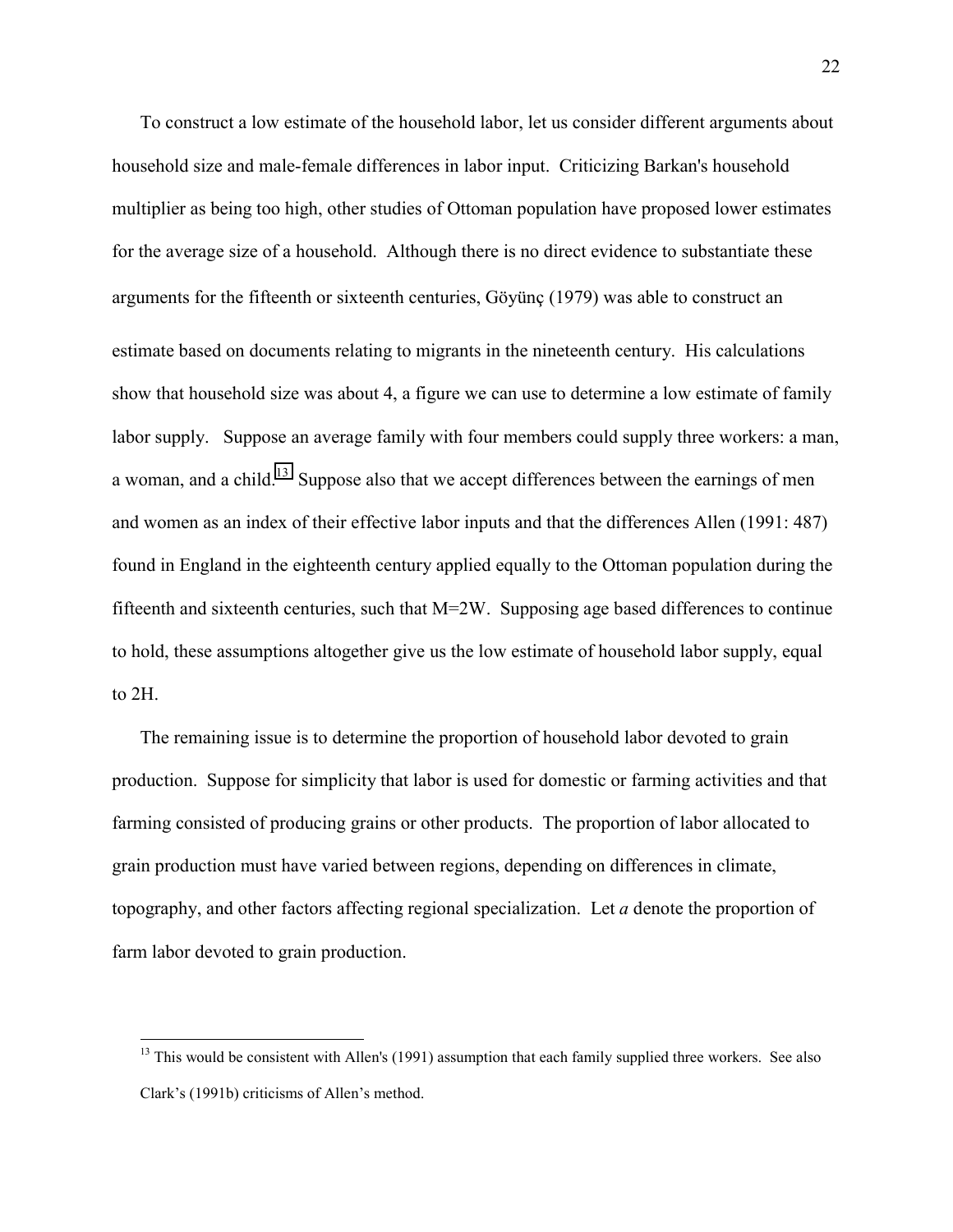The proportion of household labor allocated to domestic tasks could also have varied by regions, depending on such factors as the size of farms, availability of alternative opportunities, cultural standards on the nature and amount of domestic tasks, the types and sizes of homes, and the division of labor between age and gender groups. Because sources do not provide direct information on domestic labor or on factors that could have affected its proportion in labor allocation, it may similarly be reasonable to proceed by generating low and high estimates for this proportion. A high estimate of the proportion of labor devoted to domestic tasks could be one-half of the total labor supply, suggested by approximately equal populations of men and women and the hypothesis of complete specialization by men and women between farming and domestic tasks jobs. This gives us an estimate for the proportion of total labor for grain production as 0.5 *a*.

A low estimate is suggested by a hypothesis of incomplete specialization, with asymmetric participation between men and women in each other's activities. More specifically, suppose that women participated more in farming than men participate in domestic activities to such an extent that the proportion of household labor allocated to domestic tasks was only one-third. The corresponding proportion of household labor for grain production would thus be 0.33 *a*.

These assumptions altogether give us the low and high points needed to estimate the total effective supply of household labor devoted to grain production. The low estimate is equal to (2 x 0.33) *a* H, and the high estimate is  $(3 \times 0.5)$  *a* H. By determining the values of H and *a* in a village, therefore, we can calculate the low and high estimates of the labor used in grain production in the village. The value of H is simply the number households in the village, recorded consistently by the tax registers across regions. The value of *a* can be estimated from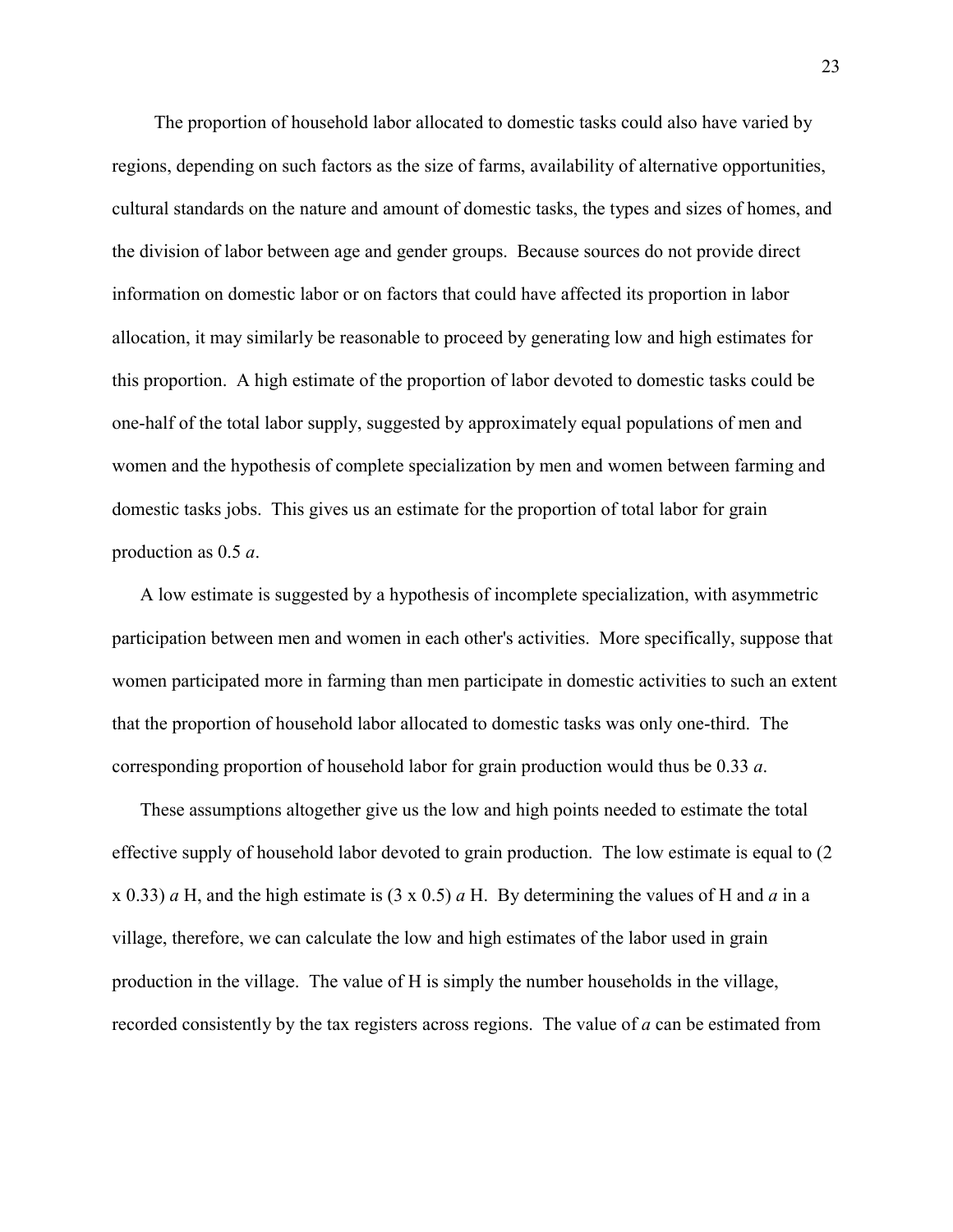the proportion of production taxes from grains, assuming the ratio of taxes to labor supply to be the same between taxable activities. $14$ 

The results of the outlined estimation procedure can be seen in the two tables presented in the main text. Of course, as with all first estimates of historical phenomena based on simplifying assumptions, these figures should be taken with some caution. Given the current state of our knowledge of the Ottoman economy and society during this period, the primary objective of these estimates has been to lay the groundwork for a procedure to calculate labor productivity as accurately as possible. Further research is required to improve the procedure by replacing questionable assumptions with more reliable estimates based on direct evidence.

ACKNOWLEDGEMENTS: I wish to thank Greg Clark, two anonymous reviewers, Eona Karakacili, Phil Hoffman, and the participants in the "Towards a Global Study of Prices and Incomes" conference in Utrecht, the Netherlands, in August, 2004, for comments and suggestions. Financial support from the University of Connecticut Research Foundation and the National Science Foundation (under Grant No. SES-0433358) is gratefully acknowledged.

 $14$  Personal taxes and occasional fees are excluded from the calculation of total tax revenue.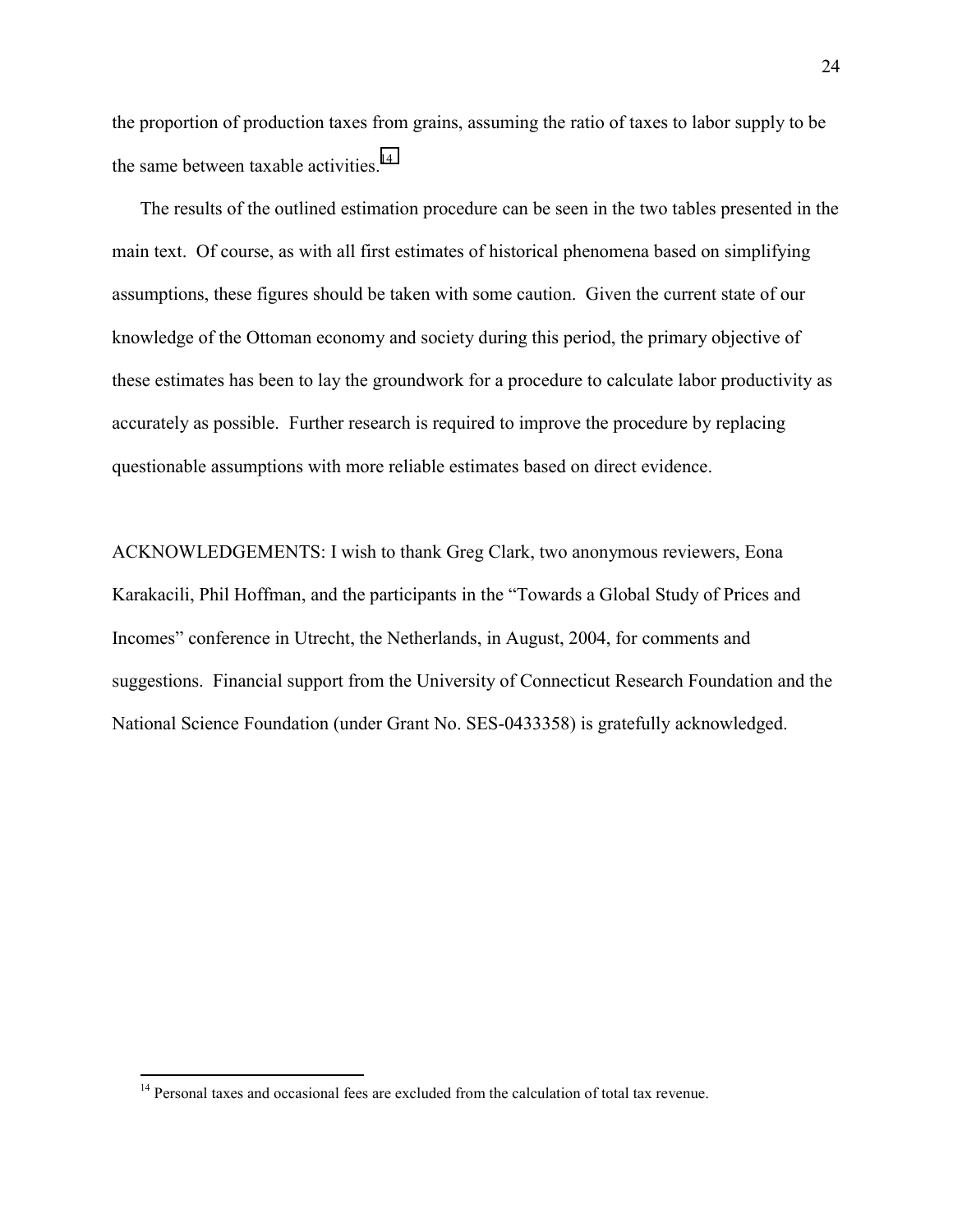#### **REFERENCES**

Alicic, A. S., 1985. Poimenicni popis Sandzaka vilajeta Hercegovina. Monumenta Turcica historiam Slavorum Meridionalium illustrantia; t. 6. Serija II, Defteri; knj. 3. Orijentalni institut u Sarajevu, Sarajevo.

Allen, R.C., 1988a. Inferring Yields from Probate Inventories. Journal of Economic History 48, 117-25.

Allen, R.C., 1988b. The Growth of Labor Productivity in Early Modern English Agriculture. Explorations in Economic History 25, 117-146.

Allen, R.C., 1991. Labour Productivity and Farm Size in English Agriculture before

Mechanization: Reply to Clark. Explorations in Economic History 28, 478-92.

Allen, R.C., 1999. Tracking the Agricultural Revolution in England. Economic History Review 52, 209-235.

Allen, R.C., 2000. Economic Structure and Agricultural Productivity in Europe, 1300-1800. European Review of Economic History 4, 1-26.

Bairoch, P., 1976. Agriculture and the Industrial Revolution, in : Cipolla, C. (Ed.), The Fontana Economic History of Europe, vol. 3, The Industrial Revolution. Collins, Glasgow, pp. 452-506.

Bairoch, P., 1965. Niveaux de développement économique de 1810 à 1910. Annales:

Économies, sociétés, civilisations, 20.

Bairoch, P., 1975. The Economic Development of the Third World since 1900. University of California Press, Berkeley.

Bakhit, M.A., Hmuod, N.R., 1989. The Detailed Defter of Liwa' 'Ajlun. The University of Jordan, Amman.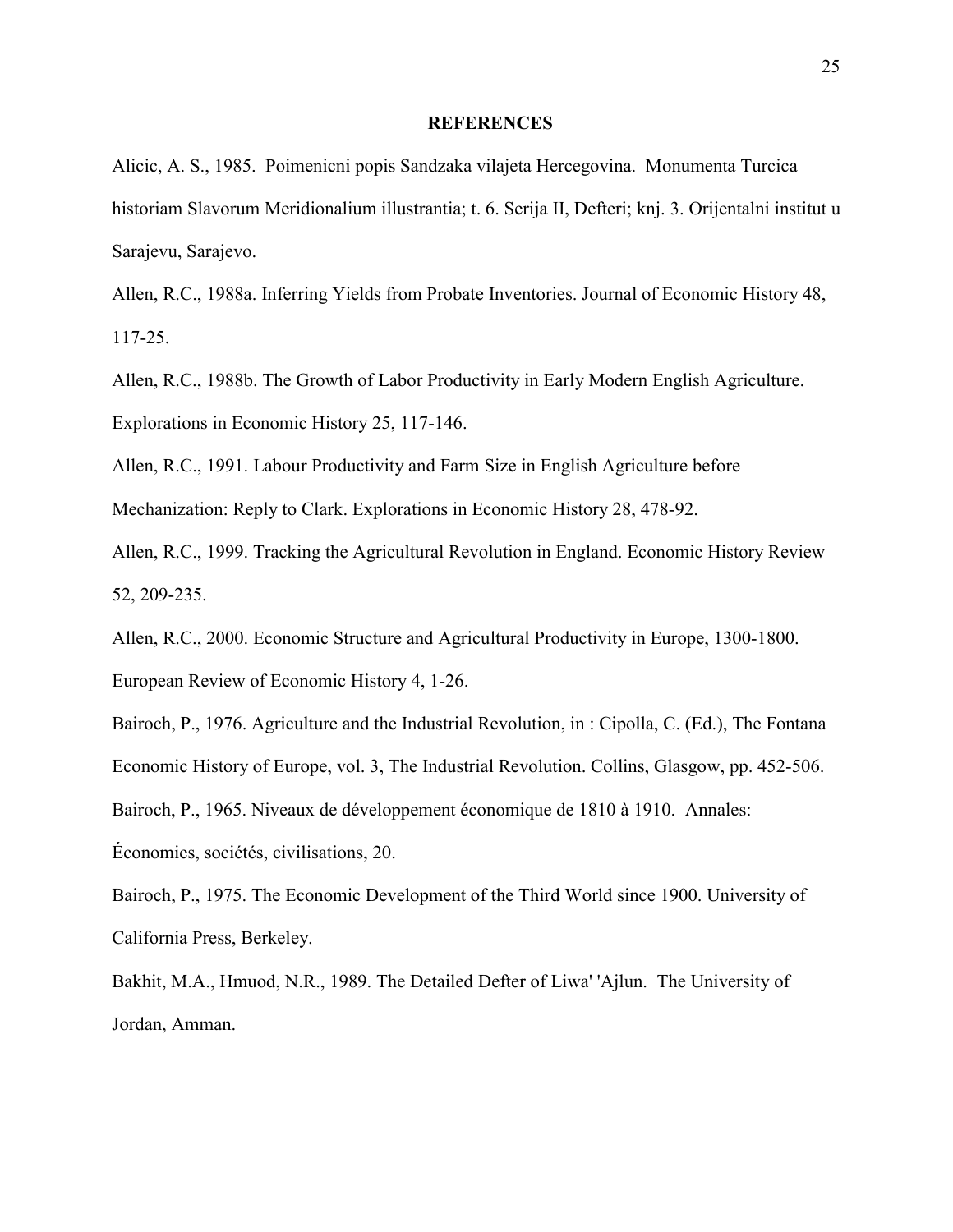Bakhit, M.A., Hmuod, N.R., 1989. The Mufassal Defter of Marj Bani 'Amir and Its Dependents Entrusted to Amir Tarabey 945 A.H./1538 A.D. The University of Jordan, Amman.

Balta, E., 1989. L'Eube à la fin du Xv<sup>e</sup> siècle. Economie et Population. Les Registres de l'année 1474. Athens.

Barkan, Ö.L., Meriçli, E., 1988. Hüdavendigâr Livası Tahrir Defterleri. I. Türk Tarih Kurumu, Ankara.

Barkan, Ö.L., 1953. 'Tarihi Demografi' Araştırmaları ve Osmanlı Tarihi. Türkiyat Mecmuası 10, 1-26.

Bayerle, G., 1973. Ottoman Tributes in Hungary. According to Sixteenth Century Tapu Registers of Novigrad. Mouton, The Hague.

Clark, G., 1987. Productivity Growth Without Technical Change in European Agriculture before 1850. Journal of Economic History 47, 419-32.

Clark, G., 1991a. Yields per acre in English Agriculture, 1250-1860: Evidence from Labour Inputs. Economic History Review 44, 445-460.

Clark, G., 1991b. Labour Productivity and Farm Size in English Agriculture Before

Mechanization: A Note. Explorations in Economic History 28, 248-57.

Clark, G., 1999. Too Much Revolution: Agriculture and the Industrial Revolution, 1700-1860,

in : Mokyr, J. (Ed.), The British Industrial Revolution: An Economic Assessment. Second Edition. Westview Press, Boulder, pp. 206-40.

Clark, G., 2002. The Agricultural Revolution and the Industrial Revolution, England 1500-1912 Working paper.

Clark, G., 2003. Agricultural Wages, in : Mokyr, J. (Ed.), The Oxford Encyclopedia of Economic History. Oxfrod University Press, New York.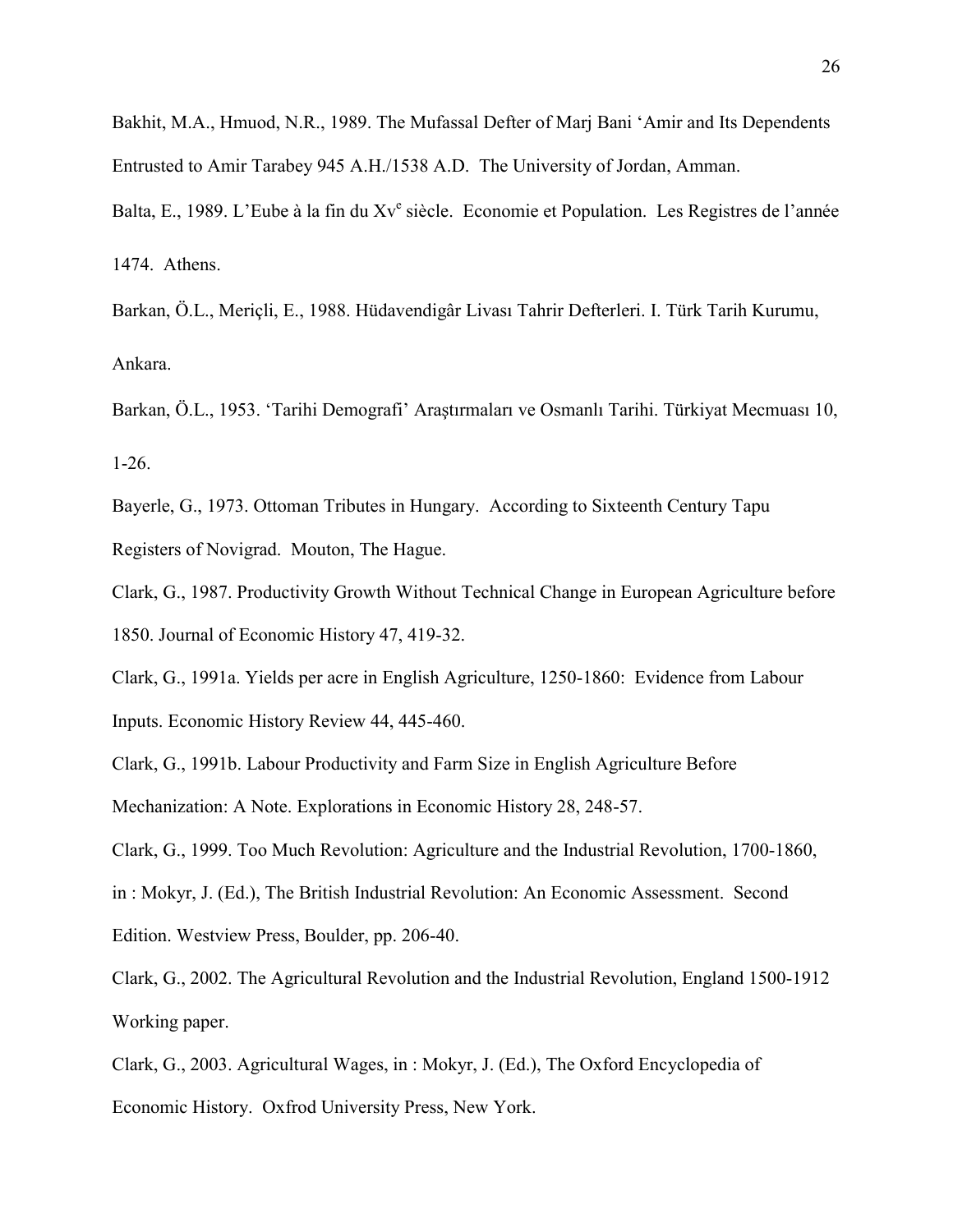Clark, G., 2004a. The Long March of History: Farm Laborers' Wages in England, 1209- 1869, Working paper.

Clark, G., 2004b. The Price History of English Agriculture, 1209-1914. Research in Economic History 22, 41-124

Coşgel, M.M., 2004a. Ottoman Tax Registers (Tahrir Defterleri). Historical Methods 37, 87-100.

Coşgel, M.M., 2005a. Efficiency and Continuity in Public Finance: The Ottoman System of Taxation. International Journal of Middle East Studies 37, forthcoming.

Coşgel, M.M., 2005b. Taxes, Efficiency, and Redistribution: Discriminatory Taxation of

Villages in Ottoman Palestine, Southern Syria, and Transjordan in the Sixteenth Century. Explorations in Economic History, forthcoming.

Coşgel, M.M., Miceli, T.J., 2005. Risk, Transaction Costs, and Government Finance: The

Distribution of Tax Revenue in the Ottoman Empire. Journal of Economic History, forthcoming.

Delilbaşı, M., Arıkan, M., 2001. Hicrî 859 Tarihli Sûret-i Defter-i Sancak-ı Tırhala. Türk Tarih

Kurumu, Ankara.

Fekete, L., 1943. Az Esztergomi Szandzsák 1570 Évi Adóösszeirása Budapest.

Göyünç, N., Hütteroth, W.D., 1997. Land an der Grenze: Osmanische Verwaltung im Heutigen Turkisch-Syrisch-Irakischen Grenzgebiet im 16. Jahrhundert. EREN, Istanbul.

Göyünç N., 1979. Hane Deyimi Hakkında, İ.Ü.E.F. Tarih Dergisi 32, 331-348.

Hütteroth, W.D., Abdalfattah, K., 1977. Historical Geography of Palestine, Transjordan and Southern Syria in the Late 16th Century Erlanger Geographische Arbeiten, Vol. 5, Palm und Enke, Erlangen.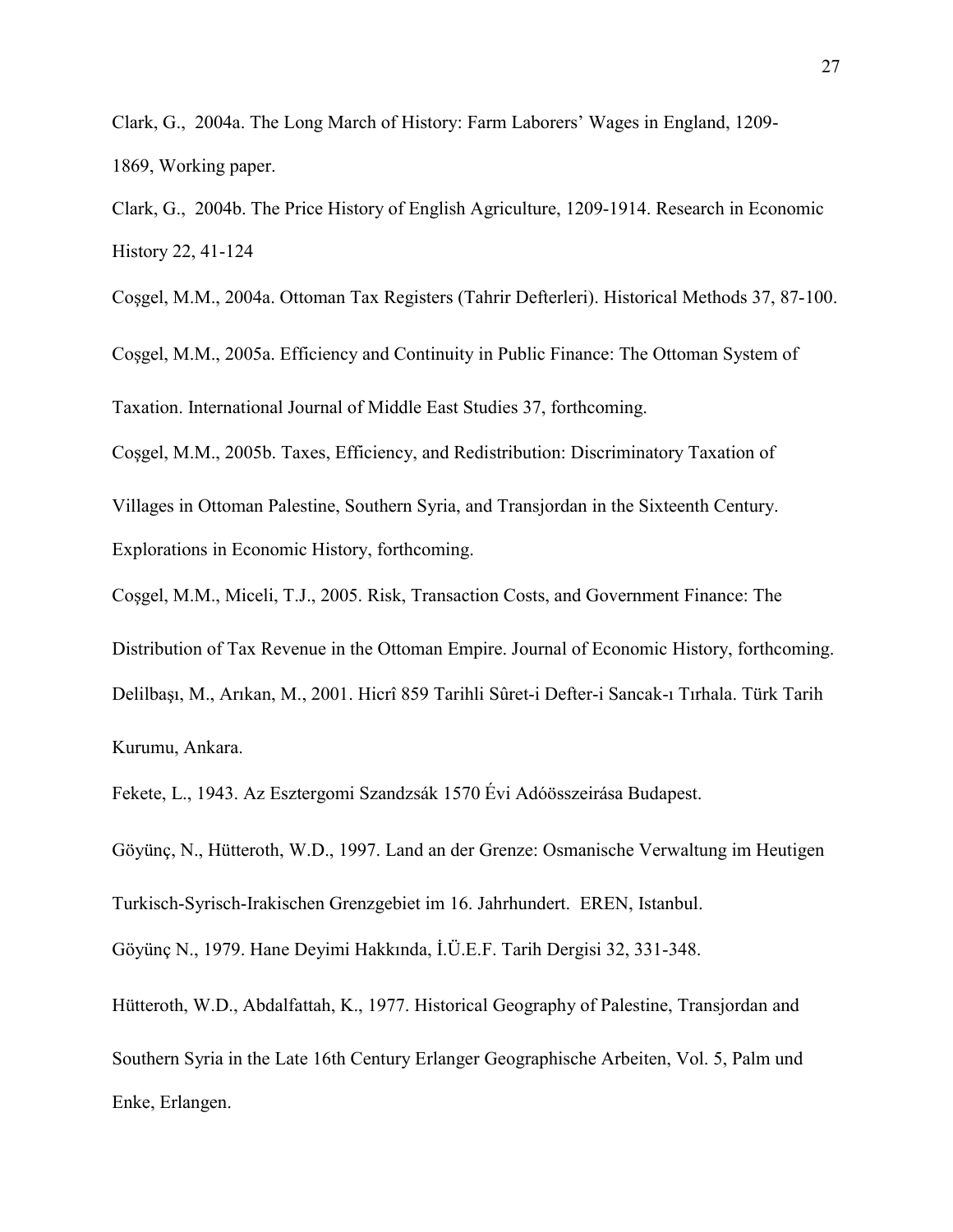¯lhan, M., 1994-95. Erbil Vilayeti Mufassal ve Mücmel Tahrir Defteri (H. 949/M. 1542).

Belgeler Cilt XVI, Sayı 20.

¯nalcık, H., [with Donald Quataert] 1994. An Economic and Social History of the Ottoman

Empire, 1300-1914. Cambridge University Press, New York.

Kaldy-Nagy, G., 1971. Kanuni Devri Budin Tahrir Defteri (1546-1562) Ankara Üniversitesi Dil

Tarih-Coğrafya Fakültesi Yayınları, Ankara.

Kaldy-Nagy, G., 1982. A Gyulai Szanzsak 1567 es 1579. evi osszeirasa Bekescsaba.

Karakacili, E., 2004. English Agrarian Labor Productivity Rates Before the Black Death: A Case Study, Journal of Economic History 64, 24-60.

Lewis, B., 1952. Notes and Documents from the Turkish Archives. The Israel Oriental Society, Jerusalem.

Lewis, B., 1954. Studies in the Ottoman Archives-I. Bulletin of the School of Oriental and African Studies, University of London 16, 469-501.

McGowan, B., 1983. Sirem Sancğı Mufassal Tahrir Defteri. Türk Tarih Kurumu, Ankara.

McGowan, B., 1969. Food Supply and taxation on the Middle Danube (1568-1579). Archivum Ottomanicum 1, 139-96.

Overton, M., 1979. Estimating Crop Yields from Probate Inventories: An Example from East Anglia, 1585-1735. Journal of Economic History 39, 363-78.

Overton, M., 1996. Agricultural Revolution in England: The Transformation of the Agrarian Economy 1500-1850. Cambridge University Press, Cambridge.

Özdeğer, H., 1988. Onaltınci Asırda Ayıntab Livası. İstanbul Üniversitesi Rektörlük, İstanbul.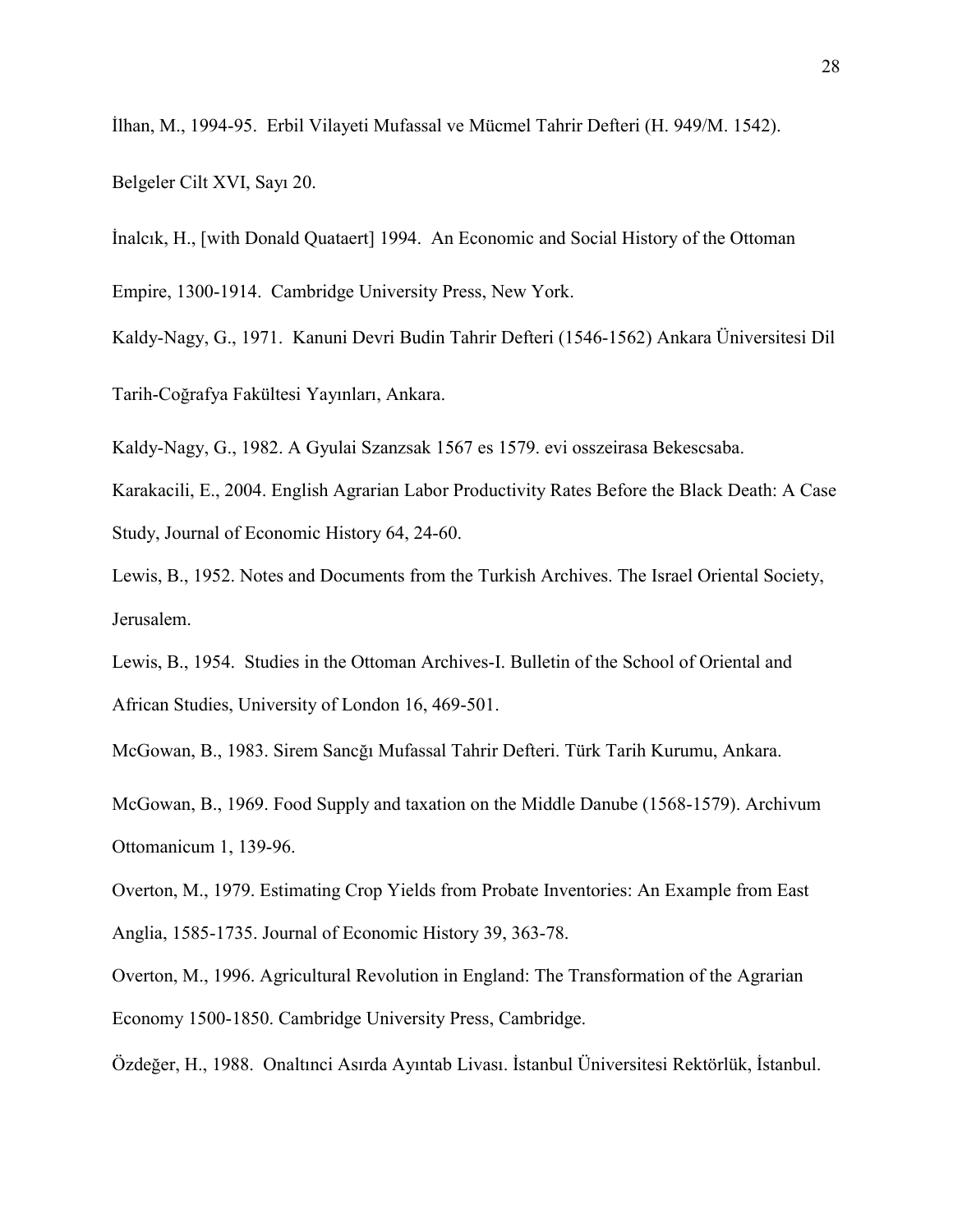Özmucur, S., Pamuk, Ş., 2002. Real Wages and Standards of Living in the Ottoman Empire,

1489-1914. Journal of Economic History 62, 293-321.

Ünal, M.A., 1999. XVI. Yüzyılda Çemişgezek Sancağı. Türk Tarih Kurumu, Ankara.

Wrigley, E. A., 1985. Urban Growth and Agricultural Change: England and the Continent in the Early Modern Period. Journal of Interdisciplinary History 15, 683-728.

Yinanç, R., Elibüyük, M., 1983. Kanuni Devri Malatya Tahrir Defteri (1560). Gazi Üniversitesi

Yayınevi, Ankara

Yinanç, R., Elibüyük, M., 1988. Maraş Tahrir Defteri (1563). Ankara Üniversitesi Yayınevi, Ankara.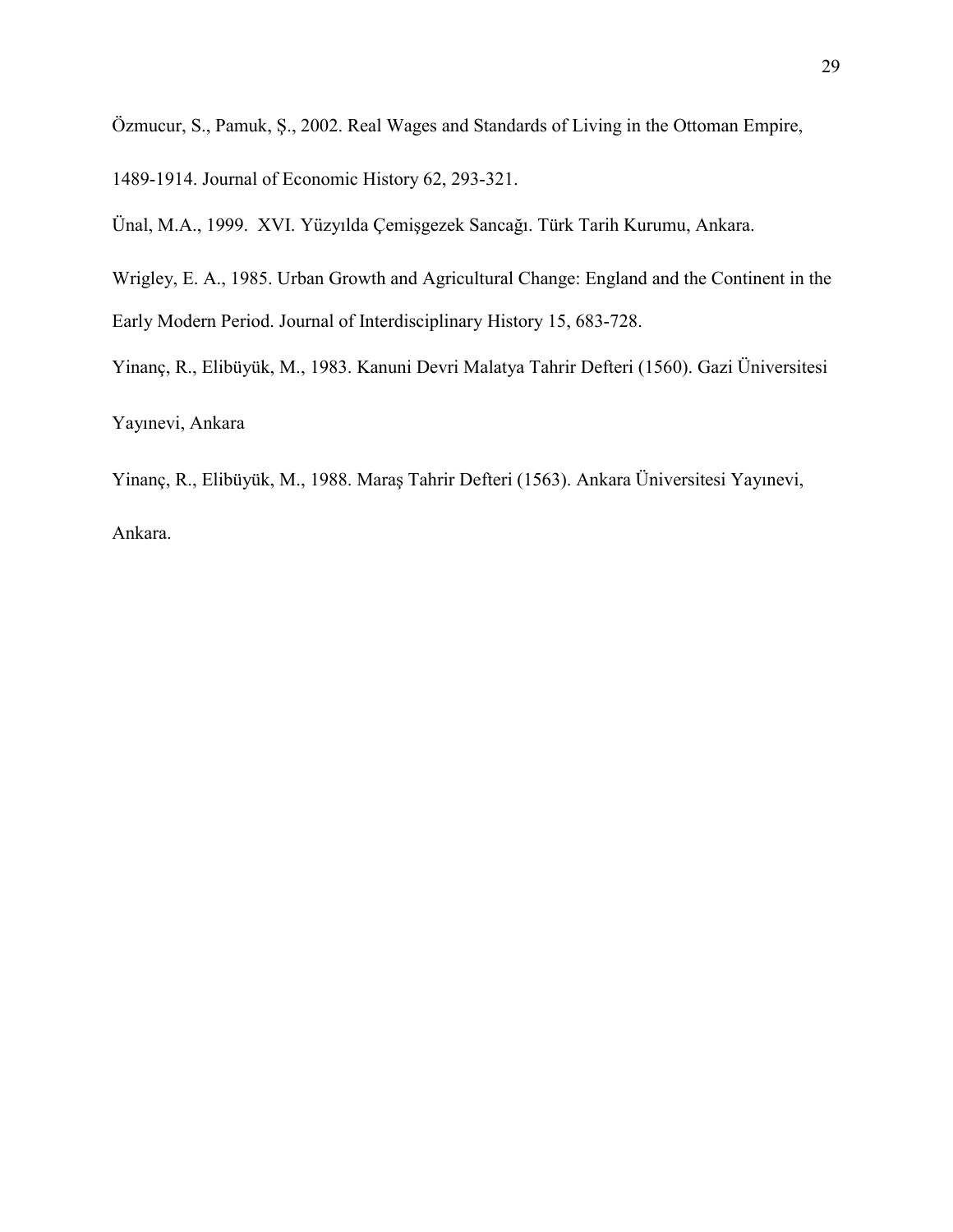### **TABLE 1 ESTIMATES OF GRAIN OUTPUT PER WORKER IN THE OTTOMAN EMPIRE**

|                  |      |                                                      |                                              | Index of Labor<br>Productivity (Bursa,<br>$1521 = 100$ |                                |
|------------------|------|------------------------------------------------------|----------------------------------------------|--------------------------------------------------------|--------------------------------|
| District         | Year | <b>High Estimate</b><br>(bu. of wheat<br>equivalent) | Low Estimate<br>(bu. of wheat<br>equivalent) | At<br>Contemporary<br><b>Local Prices</b>              | At<br>Bursa,<br>1521<br>Prices |
| <b>Bursa</b>     | 1521 | 300                                                  | 132                                          | 100                                                    | 100                            |
| <b>Bursa</b>     | 1573 | 121                                                  | 53                                           | 40                                                     | 52                             |
| Inegöl           | 1521 | 276                                                  | 122                                          | 92                                                     | 92                             |
| Inegöl           | 1573 | 133                                                  | 59                                           | 44                                                     | 57                             |
| Yarhisar         | 1487 | 313                                                  | 138                                          | 104                                                    | 101                            |
| Yarhisar         | 1521 | 250                                                  | 110                                          | 83                                                     | 83                             |
| Yarhisar         | 1573 | 113                                                  | 50                                           | 38                                                     | 48                             |
| Ermeni Pazarı    | 1573 | 57                                                   | 25                                           | 19                                                     | 24                             |
| Domaniç          | 1487 | 218                                                  | 96                                           | 73                                                     | 70                             |
| Domaniç          | 1573 | 86                                                   | 38                                           | 29                                                     | 37                             |
| Yenişehir        | 1521 | 446                                                  | 196                                          | 149                                                    | 149                            |
| Yenişehir        | 1573 | 199                                                  | 88                                           | 66                                                     | 85                             |
| Sögüd            | 1487 | 255                                                  | 112                                          | 85                                                     | 82                             |
| Sögüd            | 1521 | 185                                                  | 81                                           | 62                                                     | 62                             |
| Sögüd            | 1573 | 116                                                  | 51                                           | 39                                                     | 50                             |
| Göl              | 1487 | 362                                                  | 159                                          | 121                                                    | 116                            |
| Göl              | 1521 | 176                                                  | 78                                           | 59                                                     | 59                             |
| Göl              | 1573 | 122                                                  | 54                                           | 41                                                     | 52                             |
| Yenice-i Taraklu | 1487 | 162                                                  | 71                                           | 54                                                     | 52                             |
| Yenice-i Taraklu | 1573 | 75                                                   | 33                                           | 25                                                     | 32                             |
| Geyve            | 1487 | 325                                                  | 143                                          | 108                                                    | 104                            |
| Geyve            | 1521 | 151                                                  | 66                                           | 50                                                     | 50                             |
| Geyve            | 1573 | 112                                                  | 49                                           | 37                                                     | 48                             |
| Akyazı           | 1487 | 145                                                  | 64                                           | 48                                                     | 47                             |
| Akyazı           | 1521 | 77                                                   | 34                                           | 26                                                     | 26                             |
| Akyazı           | 1573 | 84                                                   | 37                                           | 28                                                     | 36                             |
| Akhisar          | 1521 | 363                                                  | 160                                          | 121                                                    | 121                            |
| Akhisar          | 1573 | 185                                                  | 81                                           | 62                                                     | 79                             |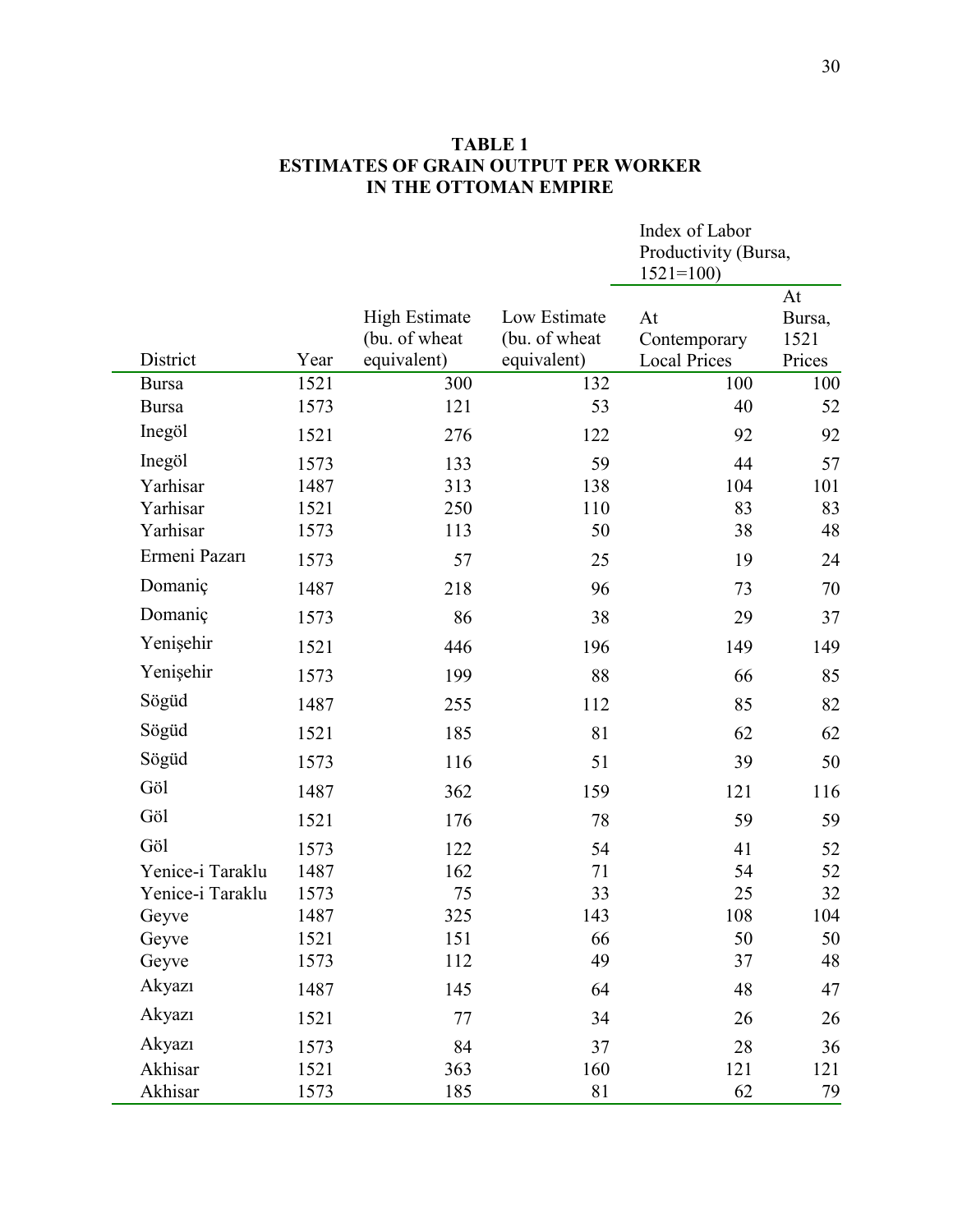| Göynük          | 1487 | 206 | 90  | 69  | 66  |
|-----------------|------|-----|-----|-----|-----|
| Göynük          | 1521 | 197 | 87  | 66  | 66  |
| Göynük          | 1573 | 119 | 52  | 40  | 51  |
| Beğ Bazarı      | 1487 | 203 | 89  | 68  | 65  |
| Beğ Bazarı      | 1521 | 181 | 80  | 61  | 61  |
| Beğ Bazarı      | 1573 | 130 | 57  | 43  | 56  |
| Estergom        | 1570 | 197 | 87  | 66  | 85  |
| Novigrad        | 1570 | 379 | 167 | 127 | 163 |
| <b>Budapest</b> | 1546 | 132 | 58  | 44  | 56  |
| <b>Budapest</b> | 1562 | 225 | 99  | 75  | 97  |
| Srem            | 1566 | 213 | 94  | 71  | 107 |
| Gyula           | 1567 | 176 | 77  | 59  | 63  |
| Gyula           | 1579 | 242 | 106 | 81  | 95  |
| Trikala         | 1454 | 104 | 46  | 35  | 36  |
| Herzegovina     | 1477 | 256 | 113 | 86  | 88  |
| Evia Island     | 1474 | 160 | 70  | 53  | 49  |
| Cemişgezek      | 1518 | 183 | 81  | 61  | 52  |
| Çemişgezek      | 1541 | 100 | 44  | 33  | 32  |
| Çemişgezek      | 1566 | 76  | 34  | 26  | 25  |
| Mardin          | 1564 | 162 | 71  | 54  | 52  |
| Berriyecik      | 1564 | 169 | 74  | 56  | 72  |
| Hasankeyf       | 1564 | 152 | 67  | 51  | 49  |
| Nisibin         | 1564 | 340 | 150 | 114 | 122 |
| Akçakala        | 1564 | 149 | 66  | 50  | 53  |
| Singar          | 1564 | 105 | 46  | 35  | 37  |
| Habur           | 1564 | 43  | 19  | 14  | 11  |
| Ana             | 1564 | 209 | 92  | 70  | 66  |
| Maraș           | 1563 | 164 | 72  | 55  | 49  |
| Malatya         | 1560 | 103 | 45  | 34  | 37  |
| Gerger          | 1560 | 74  | 32  | 25  | 26  |
| Kahta           | 1560 | 85  | 37  | 28  | 30  |
| Behesni         | 1560 | 114 | 50  | 38  | 41  |
| Antep           | 1536 | 415 | 183 | 139 | 148 |
| Antep           | 1543 | 486 | 214 | 162 | 156 |
| Antep           | 1574 | 294 | 129 | 98  | 94  |
| Tel-Bāșer       | 1543 | 613 | 270 | 205 | 197 |
| Tel-Bāşer       | 1574 | 417 | 183 | 139 | 134 |
| Nehr ül-Cevāz   | 1543 | 426 | 187 | 142 | 137 |
| Nehr ül-Cevāz   | 1574 | 201 | 88  | 67  | 65  |
| Erbil           | 1542 | 326 | 143 | 109 | 126 |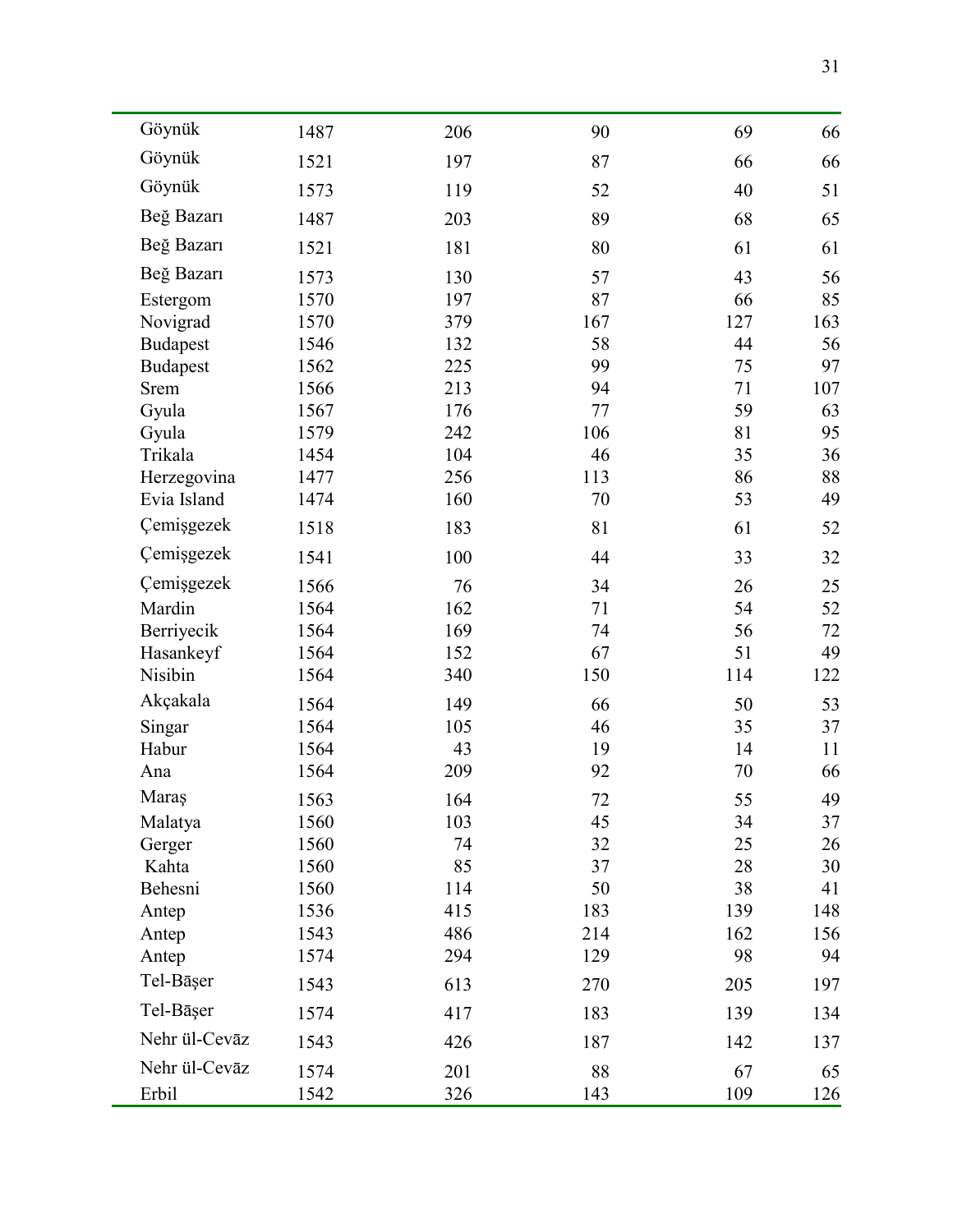| Ajlun         | 1538 | 206 | 91  | 69  | 82  |
|---------------|------|-----|-----|-----|-----|
| Ajlun         | 1596 | 305 | 134 | 102 | 114 |
| Gaza          | 1596 | 268 | 118 | 90  | 103 |
| Lajjun        | 1538 | 430 | 189 | 143 | 167 |
| Lajjun        | 1596 | 642 | 282 | 214 | 241 |
| <b>Nablus</b> | 1596 | 202 | 89  | 67  | 123 |
| Hawran        | 1596 | 330 | 145 | 110 | 118 |
| Jerusalem     | 1596 | 182 | 80  | 61  | 70  |
| Safad         | 1596 | 181 | 80  | 61  | 72  |
|               |      |     |     |     |     |

*Sources*: See footnote #[4.](#page-6-0)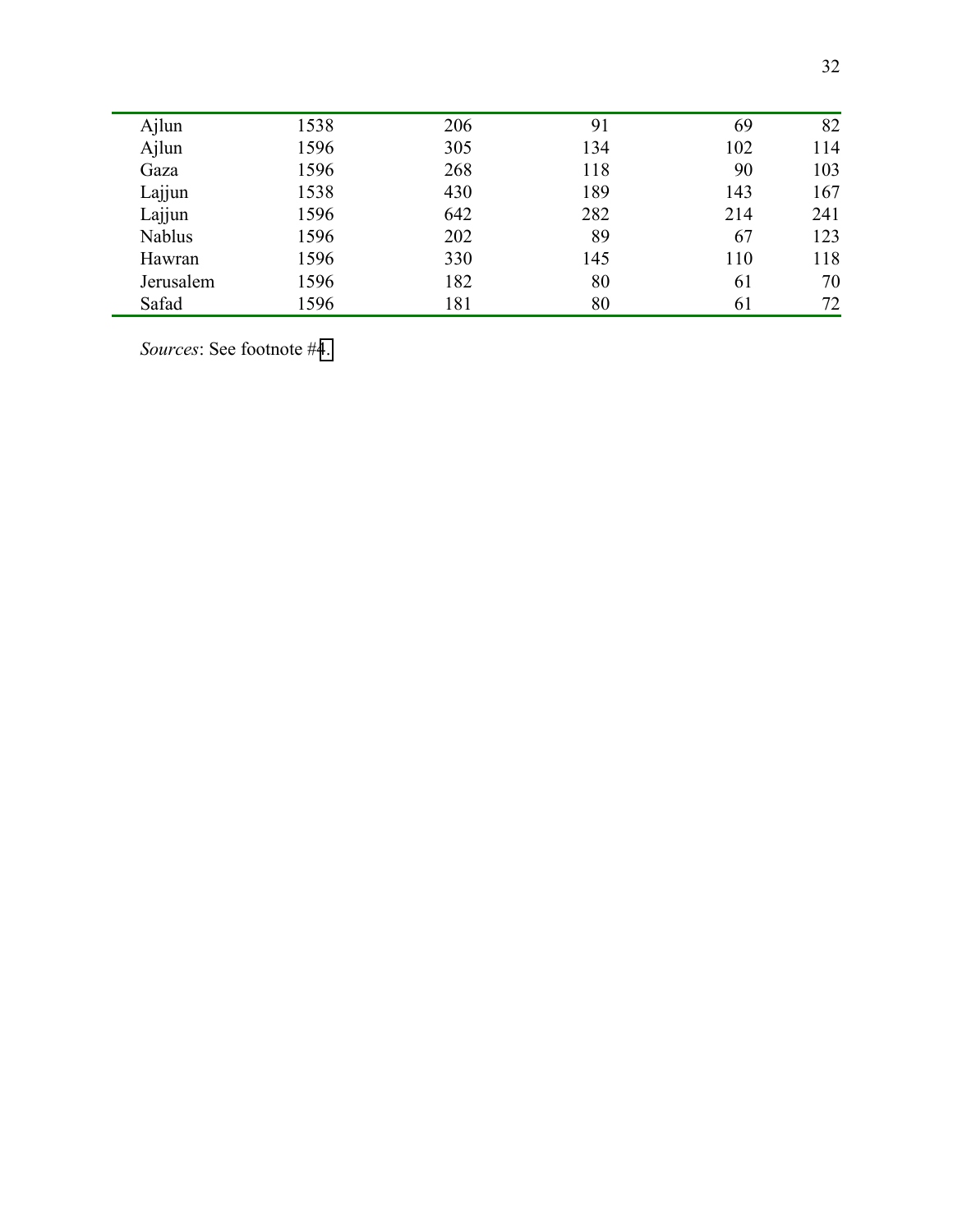## **TABLE 2 COMPARATIVE PRODUCIVITY IN OTTOMAN EMPIRE AND EUROPE**

|                         |         | Output per<br>Worker |
|-------------------------|---------|----------------------|
|                         | Date    | (England,            |
| Region                  | circa   | $1851 = 100$         |
| Anatolia                | 1490    | 58                   |
| Anatolia                | 1520-40 | 64                   |
| Anatolia                | 1560-75 | 40                   |
| <b>Fertile Crescent</b> | 1540    | 76                   |
| <b>Fertile Crescent</b> | 1590    | 68                   |
| Southeastern Europe     | 1450-75 | 39                   |
| Hungary-Serbia          | 1545-80 | 53                   |
| <b>Britain</b>          | 1851    | 100                  |
| Netherlands             | 1850    | 54                   |
| Belgium                 | 1850    | 37                   |
| Ireland                 | 1851    | 47                   |
| France                  | 1850    | 44                   |
| Germany                 | 1850    | 42                   |
| Romania                 | 1870    | 40                   |
| Austria                 | 1854    | 32                   |
| Sweden                  | 1850    | 37                   |
| Hungary                 | 1854    | 30                   |
| Russia                  | 1870    | 29                   |

*Sources*: Table 1, Clark (1999).

*Notes*: Clark (1999) estimates output per worker in England in 1851 at the equivalent of 272 bushels of wheat.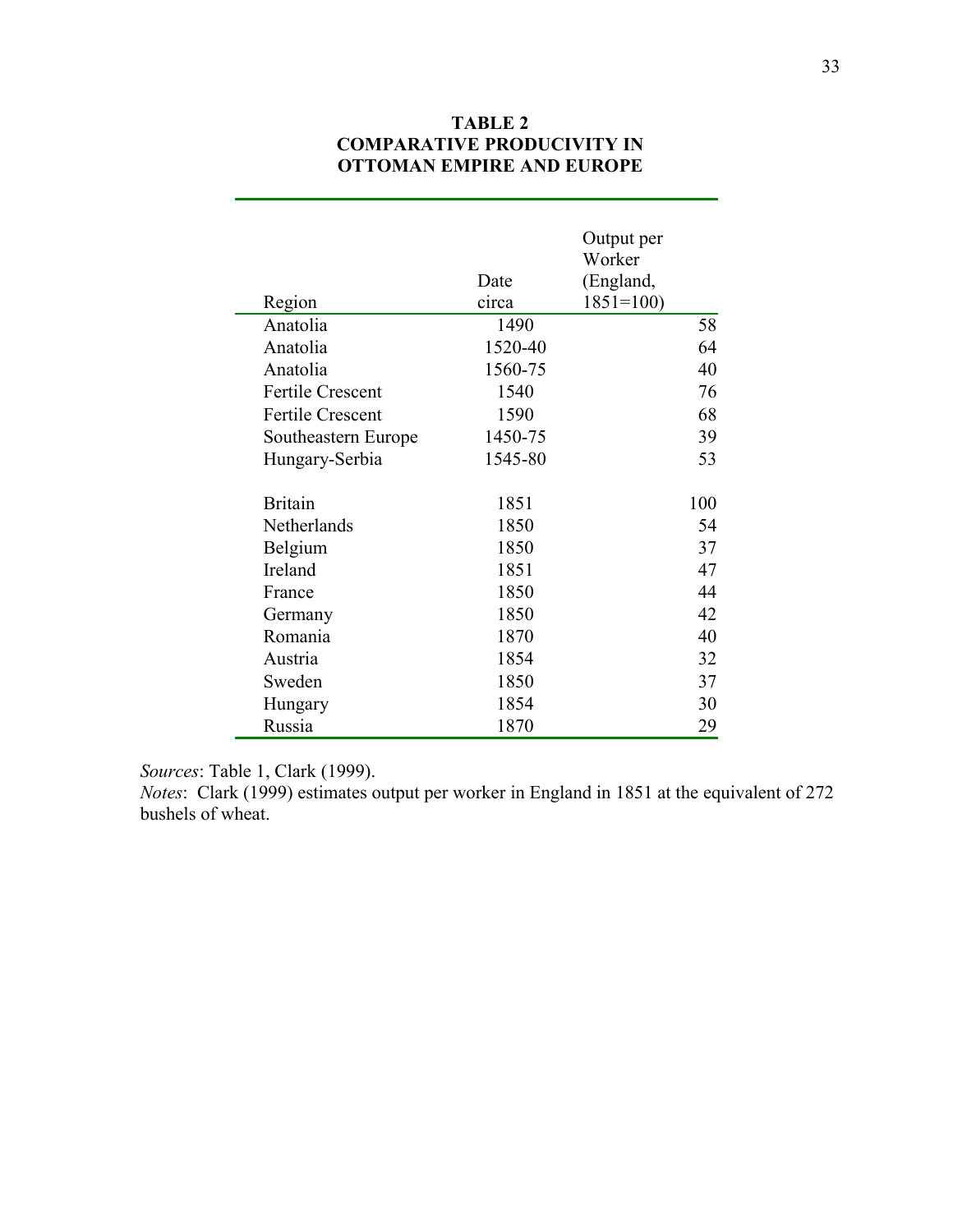| District         | Year | Number of<br>Villages in<br>Sample |                | Average Number<br>of Households<br>per Village | <b>Standard Deviation</b> |
|------------------|------|------------------------------------|----------------|------------------------------------------------|---------------------------|
| <b>Bursa</b>     | 1521 |                                    | 47             | 16.9                                           | 15.0                      |
| <b>Bursa</b>     | 1573 |                                    | 60             | 32.3                                           | 22.8                      |
| Inegöl           | 1521 |                                    | 27             | 20.0                                           | 14.7                      |
| Inegöl           | 1573 |                                    | 44             | 26.6                                           | 17.2                      |
| Yarhisar         | 1487 |                                    | 9              | 6.7                                            | 3.8                       |
| Yarhisar         | 1521 |                                    | 10             | 14.6                                           | 9.6                       |
| Yarhisar         | 1573 |                                    | 20             | 23.1                                           | 22.6                      |
| Ermeni Pazarı    | 1573 |                                    | $\overline{4}$ | 40.5                                           | 34.3                      |
| Domaniç          | 1487 |                                    | 38             | 8.2                                            | 5.6                       |
| Domaniç          | 1573 |                                    | 37             | 23.8                                           | 23.8                      |
| Yenişehir        | 1521 |                                    | 17             | 18.9                                           | 12.6                      |
| Yenişehir        | 1573 |                                    | 46             | 30.1                                           | 20.2                      |
| Sögüd            | 1487 |                                    | 29             | 7.8                                            | 6.8                       |
| Sögüd            | 1521 |                                    | $\overline{4}$ | 16.8                                           | 10.5                      |
| Sögüd            | 1573 |                                    | 27             | 19.9                                           | 10.3                      |
| Göl              | 1487 |                                    | 38             | 10.5                                           | 6.8                       |
| Göl              | 1521 |                                    | 17             | 18.8                                           | 12.1                      |
| Göl              | 1573 |                                    | 75             | 17.1                                           | 17.9                      |
| Yenice-i Taraklu | 1487 |                                    | 23             | 25.6                                           | 20.5                      |
| Yenice-i Taraklu | 1573 |                                    | 84             | 14.9                                           | 13.6                      |
| Geyve            | 1487 |                                    | 26             | 14.6                                           | 11.3                      |
| Geyve            | 1521 |                                    | 13             | 30.8                                           | 20.0                      |
| Geyve            | 1573 |                                    | 69             | 19.7                                           | 17.0                      |
| Akyazı           | 1487 |                                    | 24             | 22.0                                           | 17.8                      |
| Akyazı           | 1521 |                                    | $\overline{4}$ | 40.0                                           | 46.1                      |
| Akyazı           | 1573 |                                    | 101            | 16.7                                           | 28.3                      |
| Akhisar          | 1521 |                                    | 34             | 19.7                                           | 14.3                      |
| Akhisar          | 1573 |                                    | 39             | 21.8                                           | 15.0                      |
| Göynük           | 1487 |                                    | 50             | 18.4                                           | 13.0                      |
| Göynük           | 1521 |                                    | 49             | 18.7                                           | 14.8                      |

**TABLE A1 RURAL HOUSEHOLDS IN OTTOMAN DISTRICTS**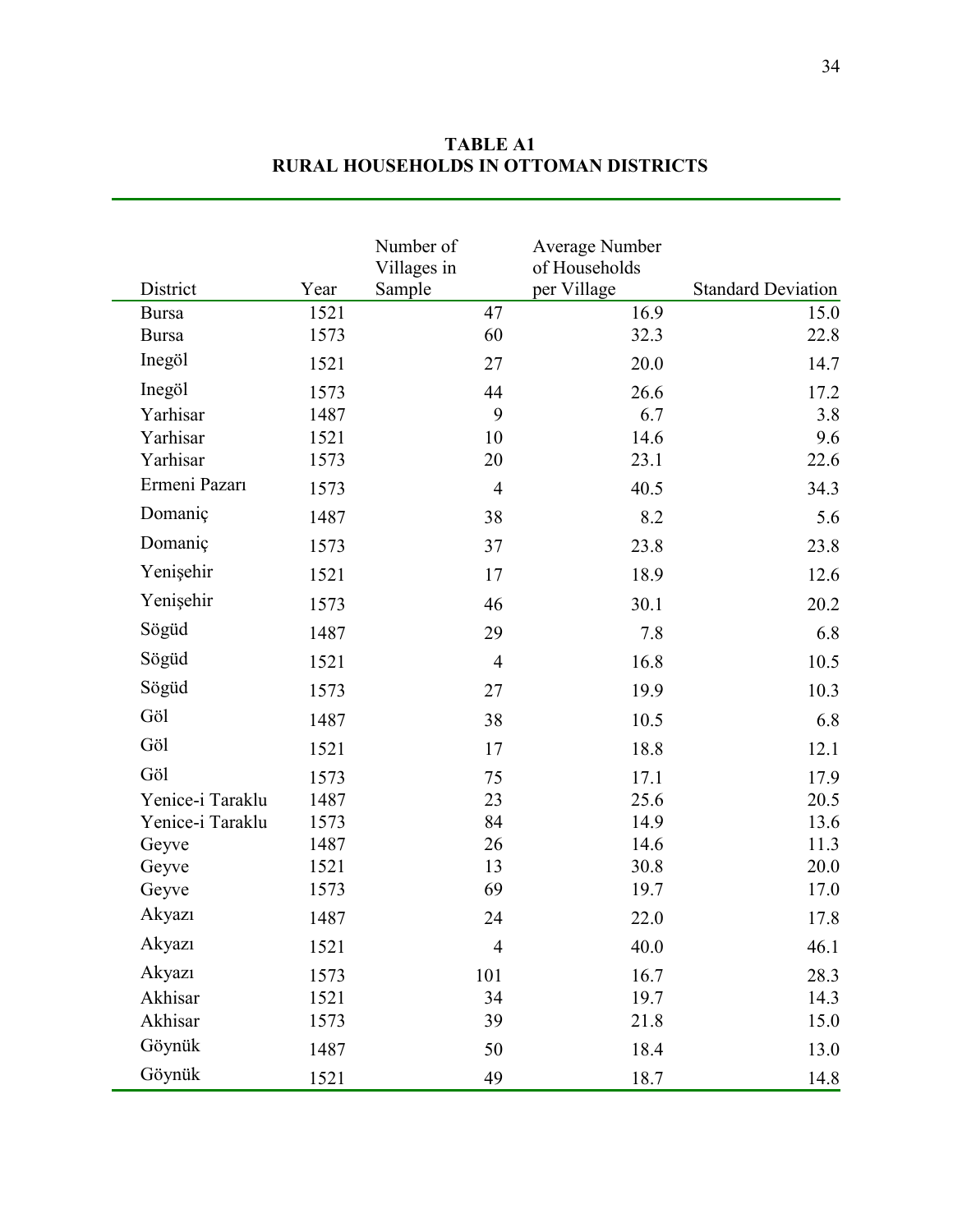| Göynük          | 1573 | 146 | 12.8   | 9.4  |
|-----------------|------|-----|--------|------|
| Beğ Bazarı      | 1487 | 95  | 16.7   | 13.6 |
| Beğ Bazarı      | 1521 | 108 | 21.6   | 17.7 |
| Beğ Bazarı      | 1573 | 178 | 21.6   | 22.3 |
| Estergom        | 1570 | 121 | 25.4   | 21.2 |
| Novigrad        | 1570 | 78  | 17.6   | 11.9 |
| <b>Budapest</b> | 1546 | 295 | 24.9   | 22.4 |
| <b>Budapest</b> | 1562 | 286 | 26.2   | 19.1 |
| Srem            | 1566 | 100 | 21.0   | 14.0 |
| Gyula           | 1567 | 199 | 26.3   | 21.0 |
| Gyula           | 1579 | 202 | 30.7   | 25.4 |
| Trikala         | 1454 | 276 | 38.2   | 38.2 |
| Herzegovina     | 1477 | 231 | 18.5   | 27.4 |
| Evia Island     | 1474 | 115 | 28.8   | 28.1 |
| Çemişgezek      | 1518 | 267 | 20.2   | 17.2 |
| Cemişgezek      | 1541 | 330 | 27.7   | 31.8 |
| Cemişgezek      | 1566 | 96  | 43.3   | 31.2 |
| Mardin          | 1564 | 532 | 24.6   | 50.5 |
| Berriyecik      | 1564 | 227 | 18.8   | 37.0 |
| Hasankeyf       | 1564 | 181 | 30.8   | 41.6 |
| Nisibin         | 1564 | 165 | 10.3   | 14.5 |
| Akçakala        | 1564 | 64  | 13.4   | 13.5 |
| Singar          | 1564 | 52  | 47.8   | 73.0 |
| Habur           | 1564 | 6   | 69.7   | 82.4 |
| Ana             | 1564 | 342 | $10.0$ | 24.9 |
| Maraş           | 1563 | 300 | 25.2   | 20.5 |
| Malatya         | 1560 | 266 | 28.4   | 28.2 |
| Gerger          | 1560 | 145 | 28.8   | 24.9 |
| Kahta           | 1560 | 121 | 30.1   | 34.1 |
| Behesni         | 1560 | 83  | 21.0   | 23.3 |
| Antep           | 1536 | 101 | 15.7   | 15.8 |
| Antep           | 1543 | 103 | 21.6   | 24.2 |
| Antep           | 1574 | 92  | 27.3   | 27.4 |
| Tel-Bāşer       | 1543 | 98  | 22.8   | 25.6 |
| Tel-Bāşer       | 1574 | 95  | 25.0   | 27.5 |
| Nehr ül-Cevāz   | 1543 | 19  | 40.3   | 63.1 |
| Nehr ül-Cevāz   | 1574 | 25  | 45.8   | 76.1 |
| Erbil           | 1542 | 52  | 29.8   | 36.3 |
| Ajlun           | 1538 | 136 | 30.6   | 32.8 |
| Ajlun           | 1596 | 121 | 27.9   | 23.5 |
| Gaza            | 1596 | 199 | 46.0   | 64.4 |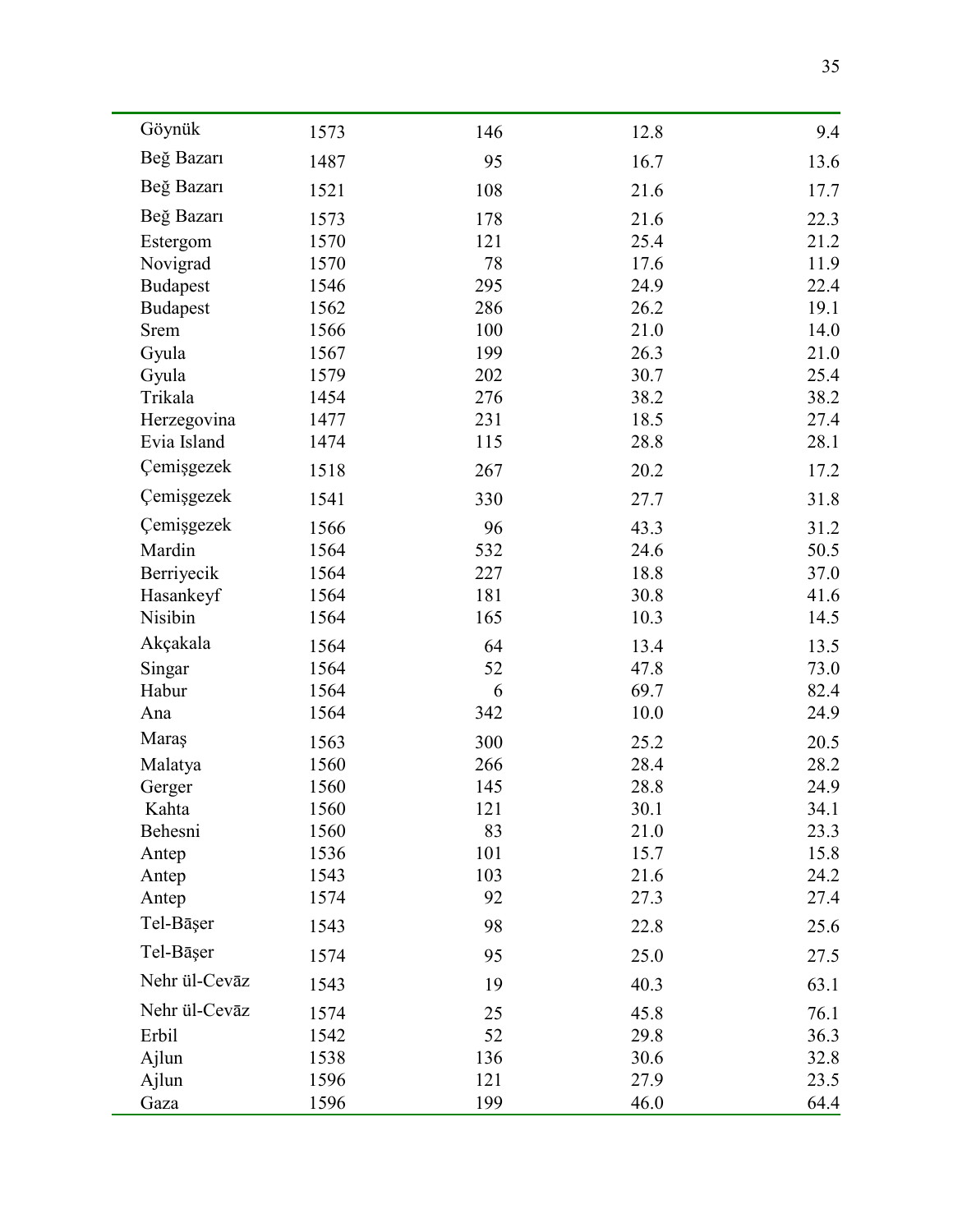| Lajjun        | 1538 | 64  | 16.1 | 18.0 |
|---------------|------|-----|------|------|
| Lajjun        | 1596 | 53  | 18.5 | 19.4 |
| <b>Nablus</b> | 1596 | 215 | 29.7 | 28.4 |
| Hawran        | 1596 | 366 | 22.4 | 23.0 |
| Jerusalem     | 1596 | 176 | 35.6 | 35.9 |
| Safad         | 1596 | 283 | 45.7 | 55.6 |

*Sources*: See footnote #[4](#page-6-0)